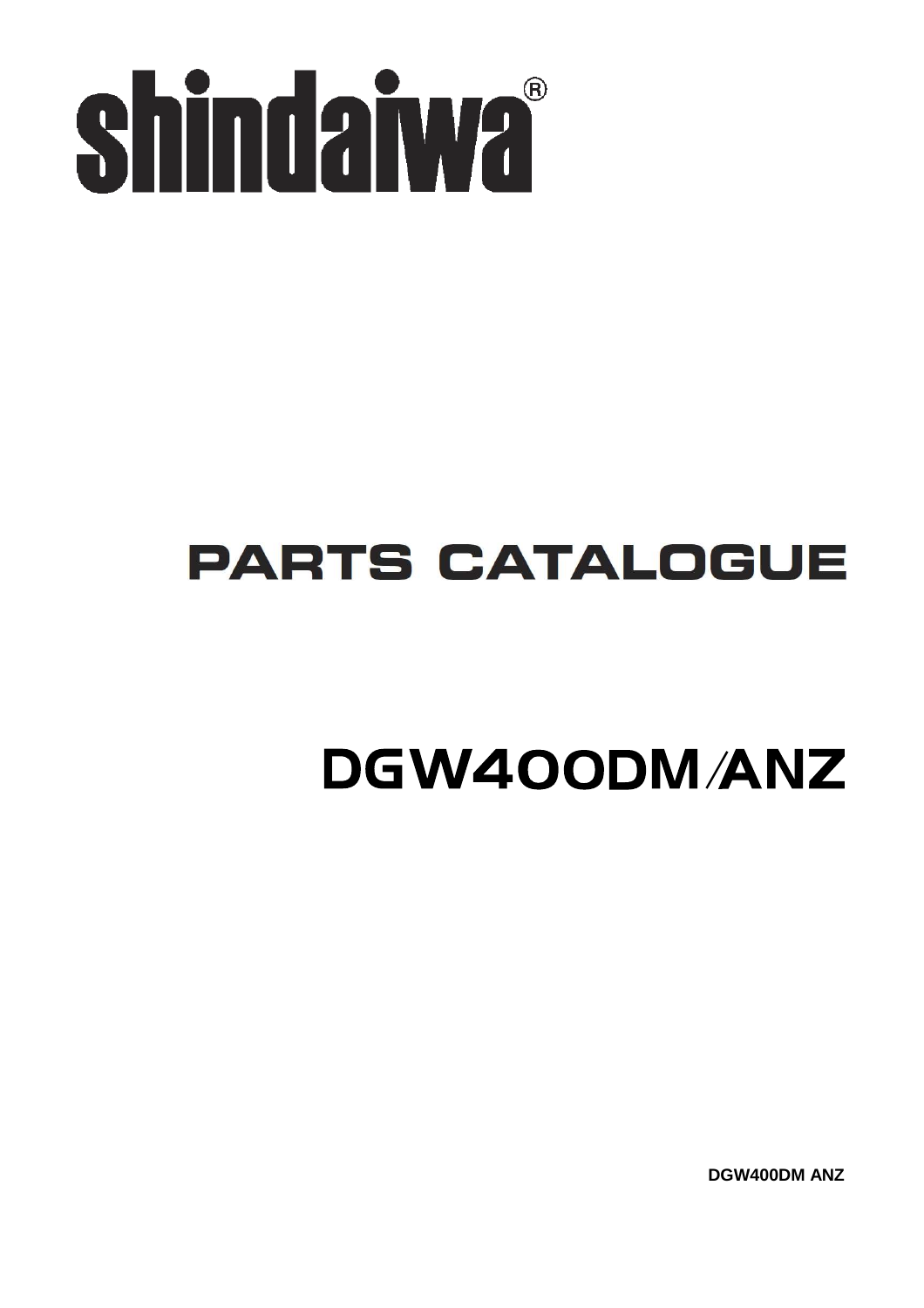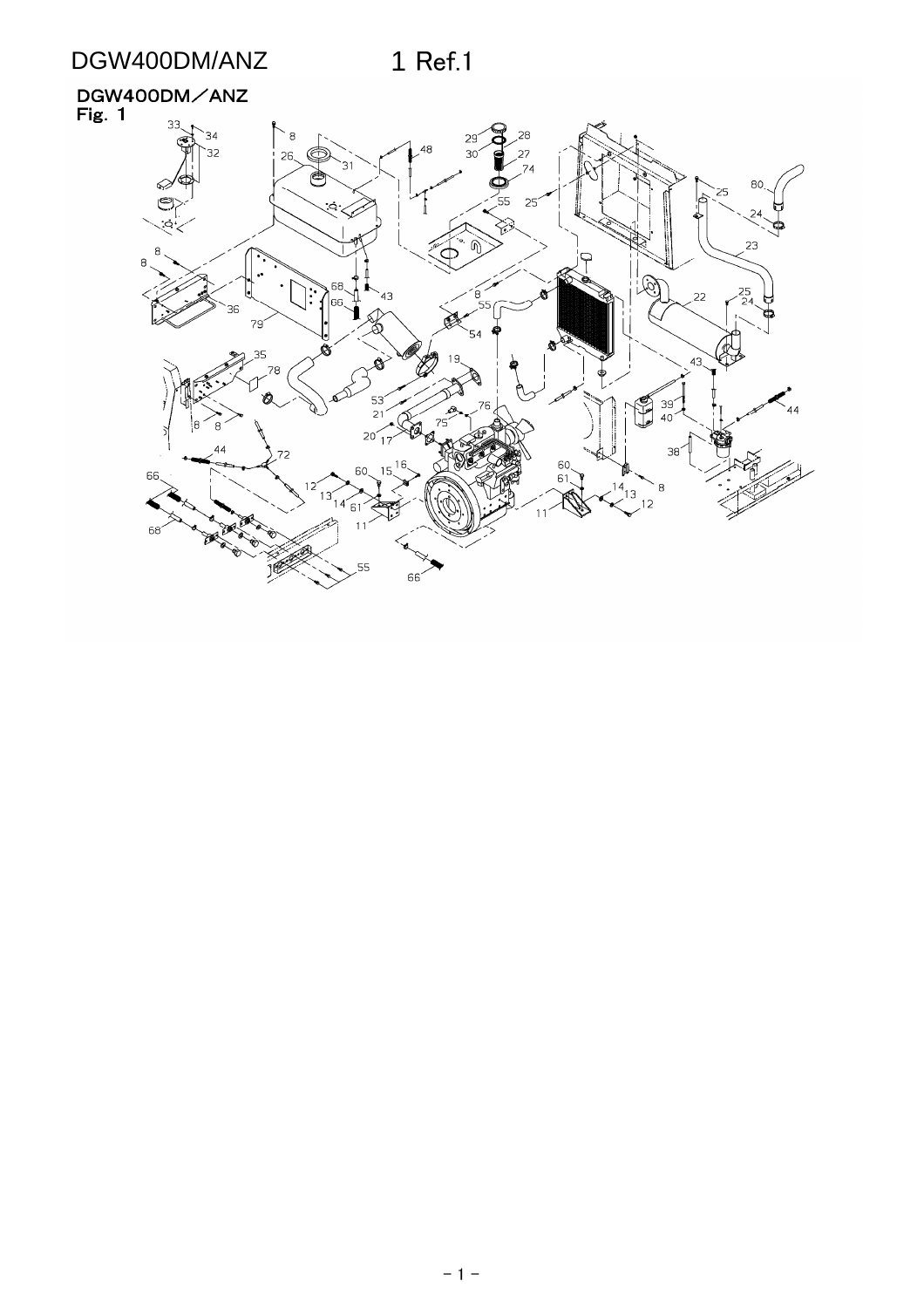|                      |                             |                       | KEY LV PART NUMBE Q'TY DESCRIPTION       | <b>REMARKS</b> |
|----------------------|-----------------------------|-----------------------|------------------------------------------|----------------|
|                      |                             |                       |                                          |                |
| 8<br>11              | V204-001090<br>G121-000330  | 20<br>$\overline{2}$  | <b>BOLT FT SW</b><br><b>ENGINE STAY</b>  |                |
| 12                   |                             |                       | <b>BOLT</b>                              |                |
|                      | V206-000480                 | 8                     |                                          |                |
| 13                   | 900605-00010                | 8                     | <b>SPRING WASHER</b>                     |                |
| 14                   | 900617-00010<br>M416-000010 | 8                     | <b>WASHER</b>                            |                |
| 15<br>16             | 91491-05016                 | $\mathbf 1$<br>1      | <b>TIE MOUNT</b><br><b>SCREW TAPPING</b> |                |
| 17                   | G231-000520                 | 1                     | <b>FLEXIBLE TUBE</b>                     |                |
| 19                   | V104-001740                 | 1                     | <b>GASKET</b>                            |                |
| 20                   | V265-000290                 | 4                     | <b>FLANGE NUT</b>                        |                |
| 21                   | 900147-08030                | $\overline{2}$        | <b>BOLT SW</b>                           |                |
| 22                   | A300-001420                 | 1                     | <b>MUFFLER</b>                           |                |
| 23                   | G231-000530                 | 1                     | <b>EXHAUST PIPE</b>                      |                |
| 24                   | V495-002100                 | $\overline{2}$        | <b>CLAMP</b>                             |                |
|                      | 900147-08020                | 5                     | <b>BOLT SPW</b>                          |                |
| 25<br>26             | A350-001800                 | 1                     | <b>FUEL TANK</b>                         |                |
| 27                   | A369-000180                 | 1                     | <b>STRAINER</b>                          |                |
| 28                   | V489-000120                 | 1                     | <b>CHAIN</b>                             |                |
| 29                   | G255-000110                 | 1                     | <b>TANK CAP</b>                          |                |
| 30                   | V107-000140                 | 1                     | <b>PACKING</b>                           |                |
| 31                   | V540-000360                 | 1                     | <b>SHEET</b>                             |                |
| 32                   | E325-000100                 | 1                     | <b>FUEL GUAGE</b>                        |                |
| 33                   | V500-000020                 | 5                     | <b>SEAL WASHER</b>                       |                |
| 34                   | 91463-05012                 | 5                     | <b>SCREW TRUSS</b>                       |                |
| 35                   | G126-000200                 | 1                     | <b>TANK STAY RIGHT</b>                   |                |
| 36                   | G126-000370                 | 1                     | <b>BRACKET, TANK</b>                     |                |
| 38                   | V355-000560                 | $\overline{2}$        | <b>PIPE</b>                              |                |
| 39                   | V205-000690                 | 2                     | <b>BOLT</b>                              |                |
| 40                   | 900602-00008                | $\overline{2}$        | <b>WASHER</b>                            |                |
| 43                   | V476-000260                 | 1                     | <b>TUBE</b>                              |                |
| 44                   | V476-000270                 | 2                     | <b>TUBE</b>                              |                |
| 48                   | V476-000210                 | 1                     | <b>TUBE</b>                              |                |
| 53                   | 91024-08035                 | 1.                    | <b>BOLT SPW</b>                          |                |
| <br>54               | G211-000260                 | 1                     | <b>CLEANER STAY</b>                      |                |
| 55                   | 91022-08016                 | 10                    | <b>BOLT SW</b>                           |                |
| 60                   | 91000-12022                 | $\mathbf{2}$          | <b>BOLT</b>                              |                |
| <br>61               | 900605-00012                | $\mathbf{2}^{\prime}$ | <b>SPRING WASHER</b>                     |                |
| 66                   | V476-000280                 | $\overline{2}$        | <b>TUBE</b>                              |                |
| $rac{68}{2}$         | K403-000070                 | $\mathbf{1}$          | <b>HOSE</b>                              |                |
| 72                   | M601-000080                 | 1                     | <b>JOINT</b>                             |                |
| 74                   | V145-000510                 | 1                     | <b>TANK BUSH</b>                         |                |
| 75                   | 900500-00008                | $\mathbf 1$           | <b>NUT</b>                               |                |
| 76                   | 900605-00008                | 1                     | <b>SPRING WASHER</b>                     |                |
| 78                   | X505-004970                 | 1                     | <b>LABEL CAUTION</b>                     |                |
| 79                   | M465-000171                 | 1                     | <b>PANEL</b>                             |                |
| ,,,,,,,,,,,,,,<br>80 | G234-000060                 |                       | TAIL PIPE                                |                |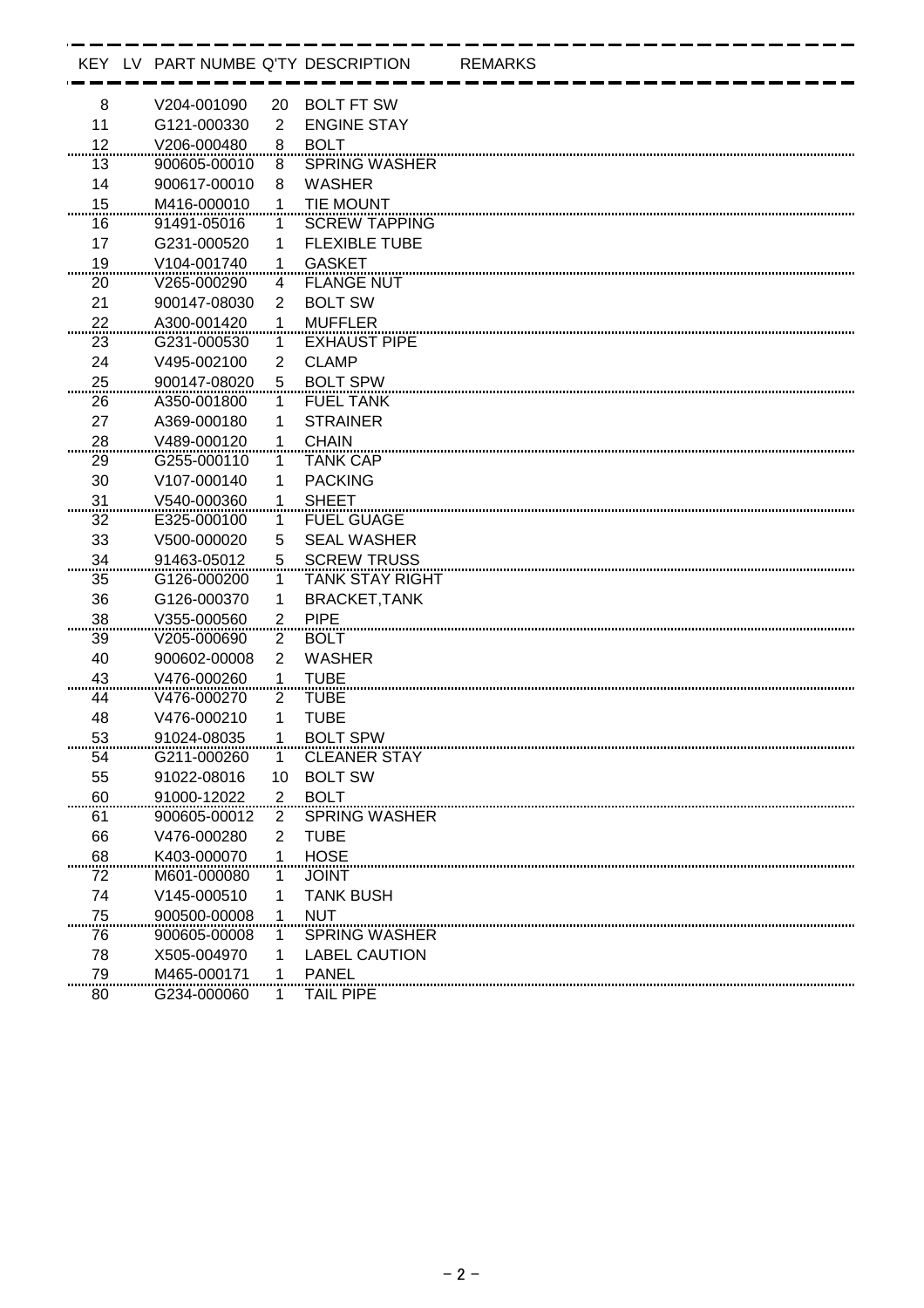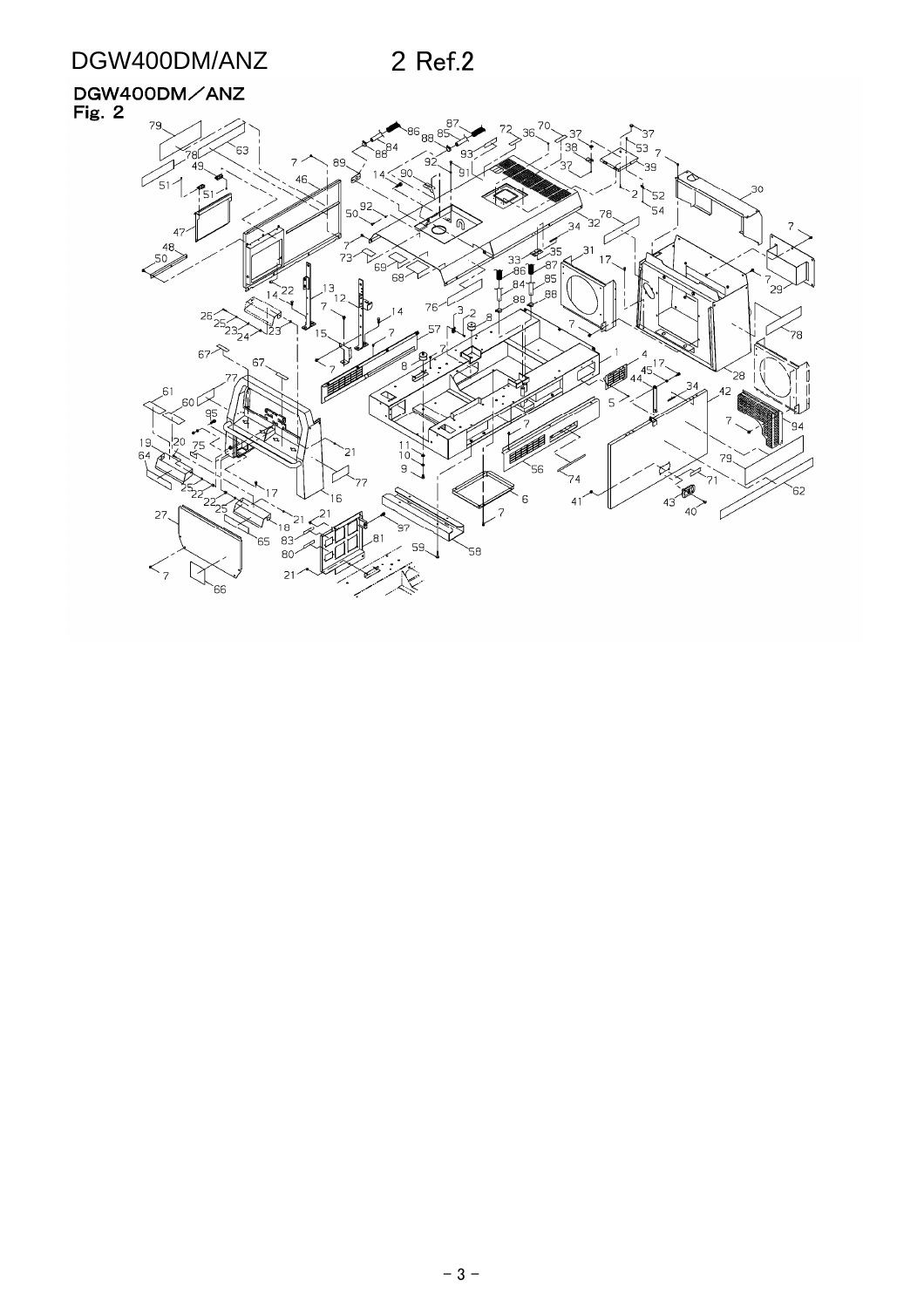|                |                          |                | KEY LV PART NUMBE Q'TY DESCRIPTION | <b>REMARKS</b> |
|----------------|--------------------------|----------------|------------------------------------|----------------|
| 1              | J405-002380              | 1              | <b>BED</b>                         |                |
| $\overline{2}$ | 91491-05012              | 5              | <b>SCREW TAPPING</b>               |                |
| 3              | M416-000010              | $\mathbf{1}$   | TIE MOUNT                          |                |
| 4              | C603-000690              | 2              | <b>DUCT PLATE</b>                  |                |
| 5              | 91397-04012              | 8              | <b>SCREW TAPPING</b>               |                |
| 6              | J470-005230              | 1              | OIL PAN COVER                      |                |
| 7              | V204-001090              | 53             | <b>BOLT FT SW</b>                  |                |
| 8              | V420-003140              | 4              | AV RUBBER                          |                |
| 9              | 91000-12022              | 2              | <b>BOLT</b>                        |                |
| 10             | 900605-00012             | 2              | <b>SPRING WASHER</b>               |                |
| 11             | 900617-00012             | $\overline{2}$ | <b>WASHER</b>                      |                |
| 12             | J415-000390              | 1              | <b>STAND BAR RIGHT</b>             |                |
| 13             | J415-000380              | 1              | STAND BAR LEFT                     |                |
| 14             | 900147-10025             | 6              | <b>BOLT SW</b>                     |                |
| 15             | V152-003040              | 1              | <b>DOOR CATCH</b>                  |                |
| 16             | J491-001640              | 1              | <b>BONNET</b>                      |                |
| 17             | 900147-08020             | $\overline{7}$ | <b>BOLT SPW</b>                    |                |
| 18             | J470-002830              | 1              | <b>TERMINAL COVER R</b>            |                |
| 19             | M470-000360              | 1              | <b>TERMINAL COVER L</b>            |                |
| 20             | 91036-06030              | 1              | <b>BOLT SW</b>                     |                |
| 21             | V264-000220              | $\overline{7}$ | <b>FLANGE NUT</b>                  |                |
| 22             | V420-003170              | 4              | RUBBER PIPE                        |                |
| 23             | 900602-00008             | $\overline{2}$ | <b>WASHER</b>                      |                |
| 24             | V420-003160              | $\overline{2}$ | <b>BUSH RUBBER</b>                 |                |
| 25             | V375-000480              | 2              | <b>COLLAR</b>                      |                |
| 26             | 91036-06025              | $\overline{2}$ | <b>BOLT SW</b>                     |                |
| 27             | M465-000160              | 1              | <b>FRONT PANEL</b>                 |                |
| 28             | J491-001400              | 1              | REAR COVER                         |                |
| 29             | M465-000180              | 1              | <b>REAR PANEL</b>                  |                |
| 30             | A209-000390              | 1              | <b>MUFFLER GUARD</b>               |                |
| 31             | A172-001640              | 1              | <b>FAN SHROUD</b>                  |                |
| 32             | J491-001410              | 1              | <b>TOP COVER</b>                   |                |
| 33             | J485-000300              | $\mathcal{P}$  | <b>HINGE</b>                       |                |
| <br>34         | V <sub>150</sub> -002620 | 4              | <b>TAPPING PLATE</b>               |                |
| 35             | 900212-04010             | 12             | <b>SCREW</b>                       |                |
| 36             | V420-003200              | $\mathbf{1}$   | <b>CUSHION</b>                     |                |
| 37             | J479-000000              | 1              | <b>LOCK</b>                        |                |
| 38             | C390-000120              | 1              | <b>BUCKLE</b>                      |                |
| 39             | J480-000461              | 1              | <b>CHECK PLATE</b>                 |                |
| 40             | 900209-05010             | 4              | <b>SCREW TRUSS</b>                 |                |
| 41             | V263-000330              | 4              | <b>FLANGE NUT</b>                  |                |
| 42             | M406-000910              | $\mathbf 1$    | SIDE COVER                         |                |
| 43             | C701-000400              | 1              | <b>LOCK COVER</b>                  |                |
| 44             | G257-000580              | 1              | <b>STOPPER ARM</b>                 |                |
| 45             | V375-000460              | 1              | <b>COLLAR</b>                      |                |
| 46             | M465-000190              | 1              | PANEL                              |                |
| 47             | M470-000370              | 1              | <b>COVER</b>                       |                |
| 48             | J474-000050              | $\mathbf{2}$   | <b>PLATE</b>                       |                |
| 49             | J485-000490              | $\mathbf{2}$   | <b>HINGE</b>                       |                |
| 50             | 91463-05012              | 5              | <b>SCREW TRUSS</b>                 |                |
| 51             | 91566-04012              | 8              | <b>SCREW SPW</b>                   |                |
| 52             | C390-000010              | $\mathbf{1}$   | <b>TONGUE</b>                      |                |
| 53             | 91564-03012              | $\overline{2}$ | <b>SCREW SW</b>                    |                |
| 54             | V261-000010              | $\frac{2}{2}$  | <b>FLANGE NUT</b>                  |                |
| 56             | C603-000420              | 1              | SIDE PLATE R                       |                |
| 57             | C603-000430              | $\mathbf{1}$   | SIDE PLATE L                       |                |
| 58             | C619-000130              | $\overline{2}$ | <b>BASE</b>                        |                |
|                |                          |                |                                    |                |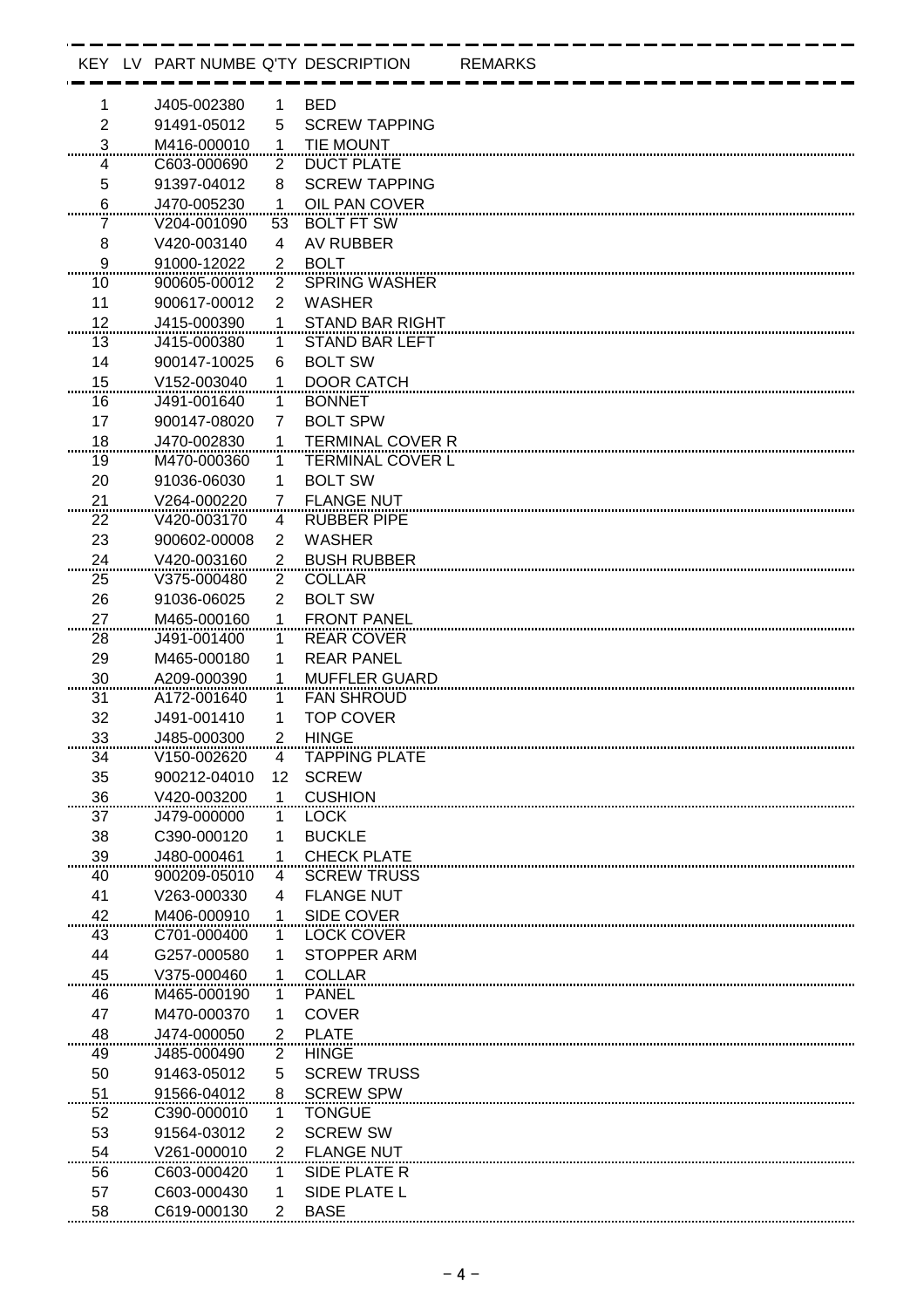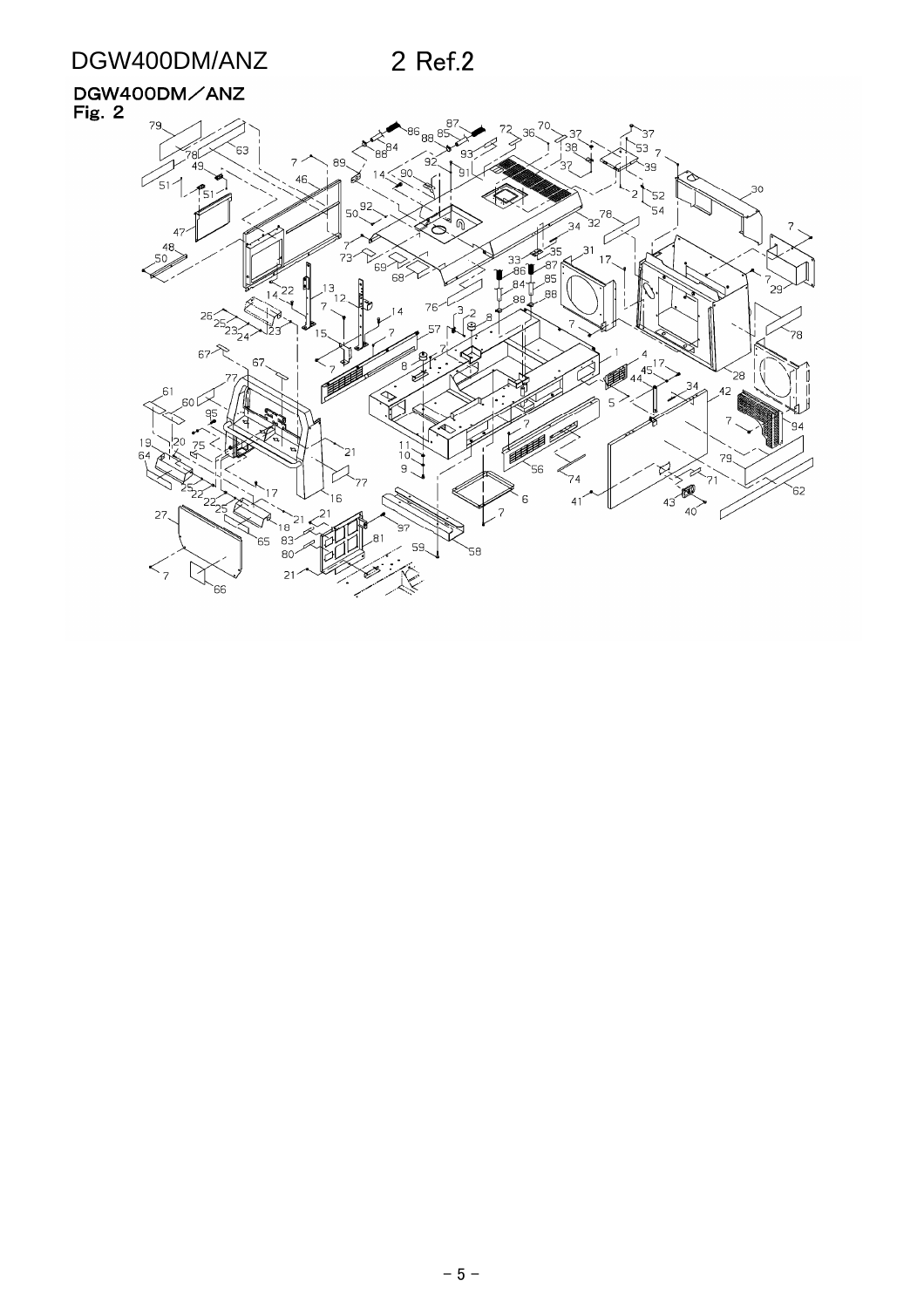|    |             |                | KEY LV PART NUMBE Q'TY DESCRIPTION | <b>REMARKS</b> |
|----|-------------|----------------|------------------------------------|----------------|
| 59 | 91142-10025 | 8              | <b>SCREW BUTTON</b>                |                |
| 60 | 71920-91310 | 1              | <b>LABEL NAME</b>                  |                |
| 61 | X533-000140 | 1              | <b>LABEL NAME</b>                  |                |
| 62 | X543-002080 | 1              | <b>LABEL TRADE</b>                 |                |
| 63 | X543-002090 | 1              | <b>LABEL TRADE</b>                 |                |
| 64 | M704-001500 | 1              | <b>LABEL INST</b>                  |                |
| 65 | M704-001510 | 1              | <b>LABEL INST</b>                  |                |
| 66 | X505-004980 | 1              | <b>LABEL CAUTION</b>               |                |
| 67 | X505-004930 | $2_{}$         | <b>LABEL CAUTION</b>               |                |
| 68 | X505-004900 | 1              | <b>LABEL CAUTION</b>               |                |
| 69 | X505-004910 | $\mathbf{1}$   | <b>LABEL CAUTION</b>               |                |
| 70 | X505-004950 | $\mathbf 1$    | <b>LABEL CAUTION</b>               |                |
| 71 | X505-004940 | 1              | <b>LABEL CAUTION</b>               |                |
| 72 | X505-004960 | 1              | <b>LABEL CAUTION</b>               |                |
| 73 | X505-004880 | $\mathbf 1$    | <b>LABEL CAUTION</b>               |                |
| 74 | M704-001520 | 1              | <b>LABEL INST</b>                  |                |
| 75 | M704-001400 | 1              | <b>LABEL INST</b>                  |                |
| 76 | M705-000340 | 1              | <b>LABEL FEATURE</b>               |                |
| 77 | X524-003170 | 2              | <b>LABEL DESAIN</b>                |                |
| 78 | X524-003180 | 3              | <b>LABEL DESAIN</b>                |                |
| 79 | X504-005280 | 2              | <b>LABEL TRADE</b>                 |                |
| 80 | M704-001530 | 1              | <b>LABEL INST</b>                  |                |
| 81 | M465-000610 | 1              | <b>CONTROL PLATE</b>               |                |
| 83 | M704-001540 | 1              | <b>LABEL INST</b>                  |                |
| 84 | K405-000290 | 1              | <b>HOSE</b>                        |                |
| 85 | K405-000280 | 1              | <b>HOSE</b>                        |                |
| 86 | V475-006220 | 1              | <b>TUBE</b>                        |                |
| 87 | V475-006160 | 1              | TUBE                               |                |
| 88 | V495-002110 | 4              | <b>HOUSE CLAMP</b>                 |                |
| 89 | E228-000000 | 1              | <b>DRAIN PIPE</b>                  |                |
| 90 | E228-000010 | 1              | <b>DRAIN PIPE</b>                  |                |
| 91 | 91463-05016 | $\overline{2}$ | <b>SCREW TRUSS</b>                 |                |
| 92 | V500-000020 | 4              | <b>SEAL WASHER</b>                 |                |
| 93 | X505-004990 | 1              | <b>LABEL CAUTION</b>               |                |
| 94 | J447-000630 | 1              | <b>FAN GUARD</b>                   |                |
| 95 | 91034-08040 | 1              | <b>BOLT SW</b>                     |                |
| 97 | 91036-06016 | 1              | <b>BOLT SW</b>                     |                |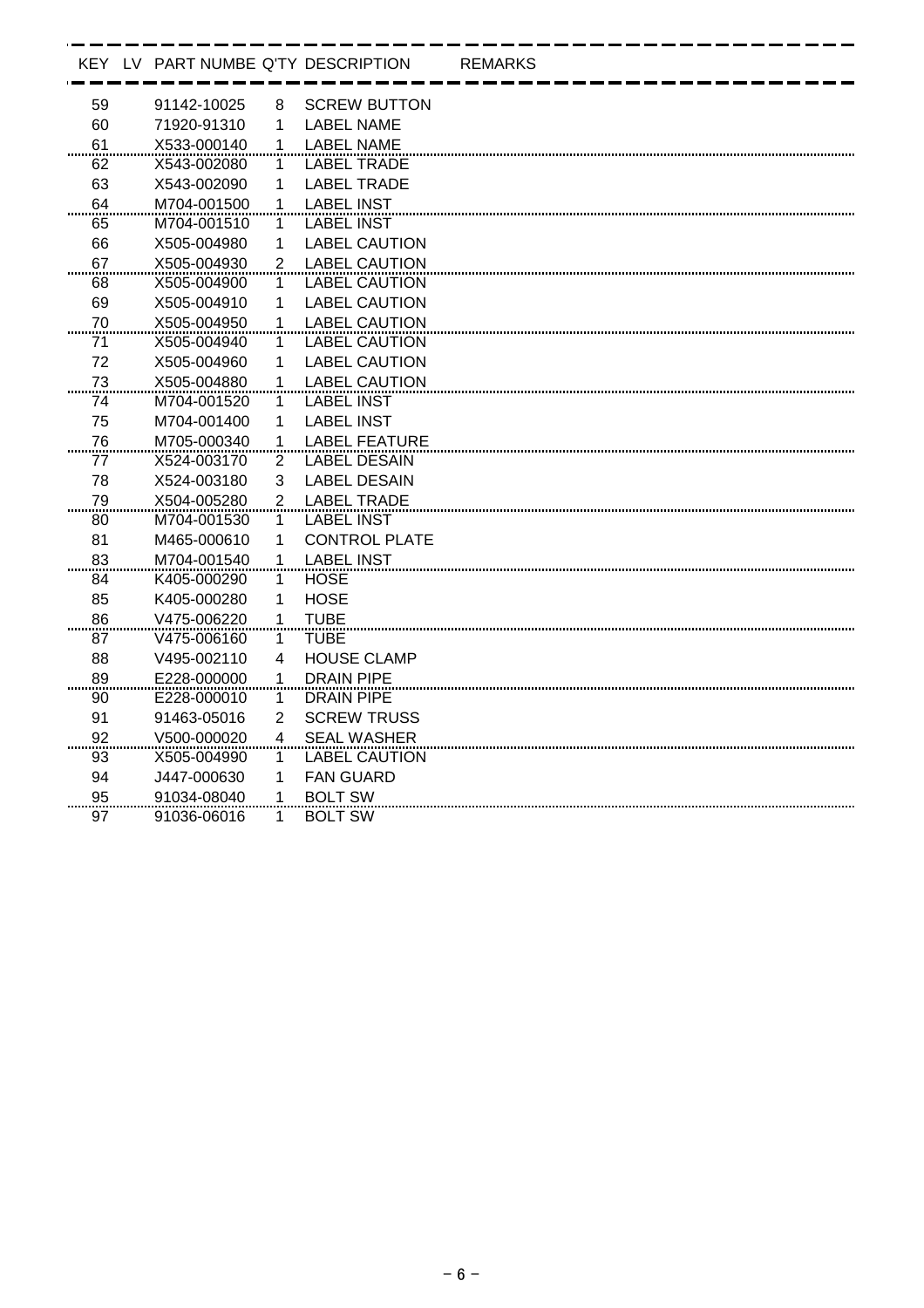DGW400DM/ANZ<br>Fig. 3

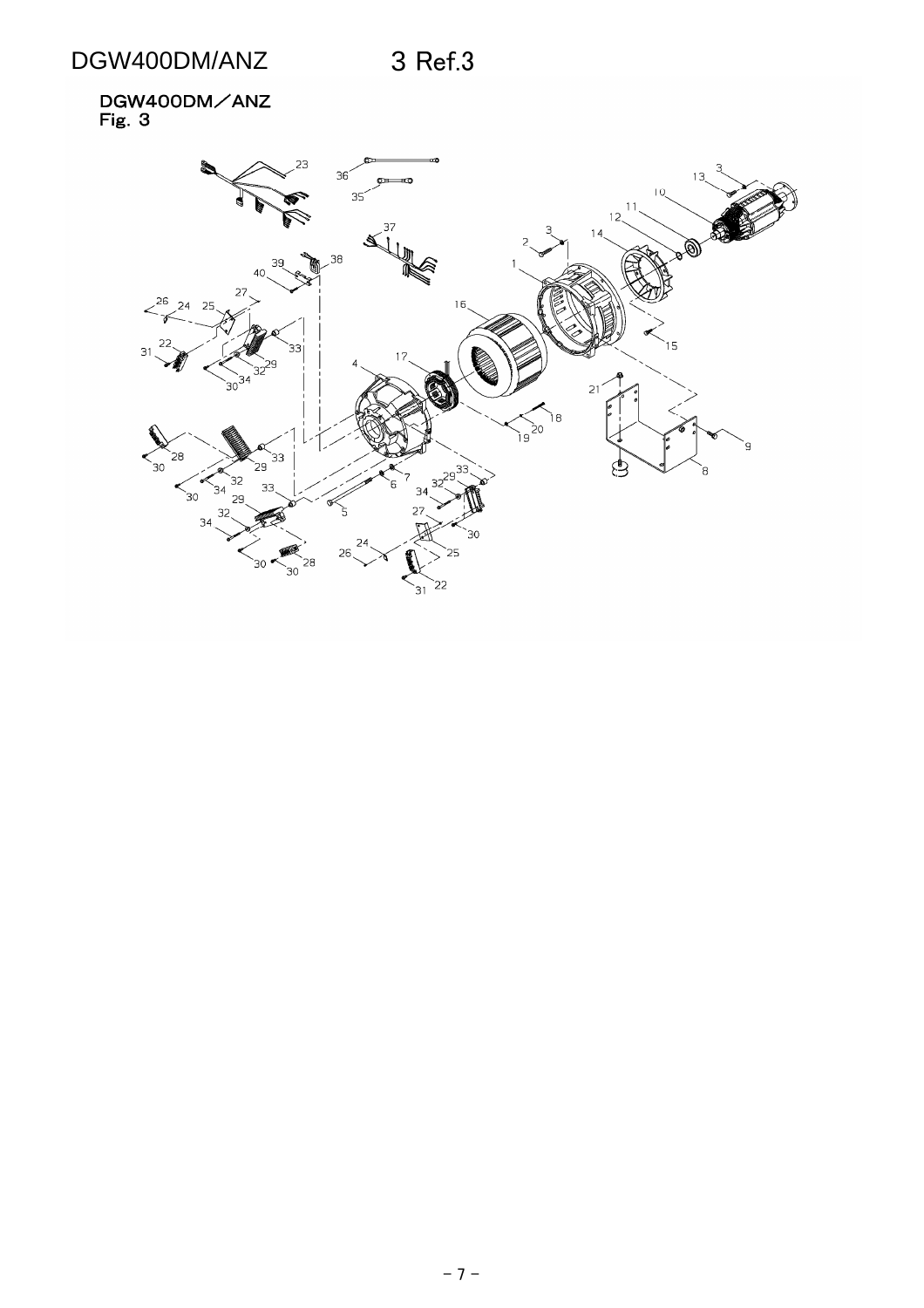|                | KEY LV PART NUMBE Q'TY DESCRIPTION |                |                       | <b>REMARKS</b> |
|----------------|------------------------------------|----------------|-----------------------|----------------|
| 1              | M305-000080                        | 1              | <b>FRONT BRACKET</b>  |                |
| $\overline{2}$ | 91027-10025                        | 8              | <b>BOLT</b>           |                |
| 3              | 900605-00010                       | 12             | <b>SPRING WASHER</b>  |                |
| 4              | M305-000090                        | 1              | <b>REAR BRACKET</b>   |                |
| 5              | V207-000120                        | 4              | <b>BOLT</b>           |                |
| 6              | 900605-00012                       | 4              | <b>SPRING WASHER</b>  |                |
| 7              | 900617-00012                       | 4              | <b>WASHER</b>         |                |
| 8              | C519-003690                        | 1              | <b>GENERATOR STAY</b> |                |
| 9              | 91024-10030                        | 8              | <b>BOLT SPW</b>       |                |
| 10             | 20931-51310                        | 1              | <b>ROTOR</b>          |                |
| 11             | V592-000200                        | 1              | <b>BEARING</b>        |                |
| 12             | 92423-34000                        | 1              | <b>SNAP RING</b>      |                |
| 13             | 91014-10030                        | 4              | <b>BOLT</b>           |                |
| 14             | A171-000090                        | 1              | <b>FAN</b>            |                |
| 15             | 900147-08025                       | 6              | <b>BOLT SPW</b>       |                |
| 16             | 71917-52311                        | 1              | <b>STATOR</b>         |                |
| 17             | M106-000410                        | 1              | <b>STATOR</b>         |                |
| 18             | 900100-05045                       | 4              | <b>BOLT</b>           |                |
| 19             | 900602-00005                       | 4              | <b>WASHER</b>         |                |
| 20             | 900605-00005                       | 4              | <b>SPRING WASHER</b>  |                |
| 21             | V268-000060                        | $\overline{2}$ | <b>FLANGE NUT</b>     |                |
| 22             | M101-000020                        | 2              | <b>THYRISTOR</b>      |                |
| 23             | G360-000940                        | 1              | <b>WIRING HARNESS</b> |                |
| 24             | 20930-71031                        | $\overline{2}$ | <b>THERMOSTAT</b>     |                |
| 25             | 20930-71041                        | 2              | <b>STACK FIN</b>      |                |
| 26             | 91564-03012                        | 4              | <b>SCREW SW</b>       |                |
| 27             | V261-000010                        | 4              | <b>FLANGE NUT</b>     |                |
| 28             | M105-000040                        | 2              | <b>RECTIFIER</b>      |                |
| 29             | M615-000000                        | 4              | <b>STACK FIN</b>      |                |
| 30             | 91564-06016                        | 10             | <b>SCREW SW</b>       |                |
| 31             | 91564-06020                        | 4              | <b>SCREW SW</b>       |                |
| 32             | V376-001460                        | 8              | <b>INS RING</b>       |                |
| 33             | V376-001470                        | 8              | <b>INS RING</b>       |                |
| 34             | 91564-06055                        | 8              | <b>SCREW SW</b>       |                |
| 35             | M380-000160                        | 5              | <b>LEAD WIRE</b>      |                |
| 36             | M382-000090                        | 1              | <b>LEAD WIRE</b>      |                |
| 37             | G360-000960                        | 1              | <b>WIRE HARNESS</b>   |                |
| 38             | M010-000010                        | 1              | <b>CT COMP</b>        |                |
| 39             | V150-002660                        | 1              | <b>CORE PLATE</b>     |                |
| 40             | 91341-06025                        | $\mathbf{2}$   | <b>SCREW SW</b>       |                |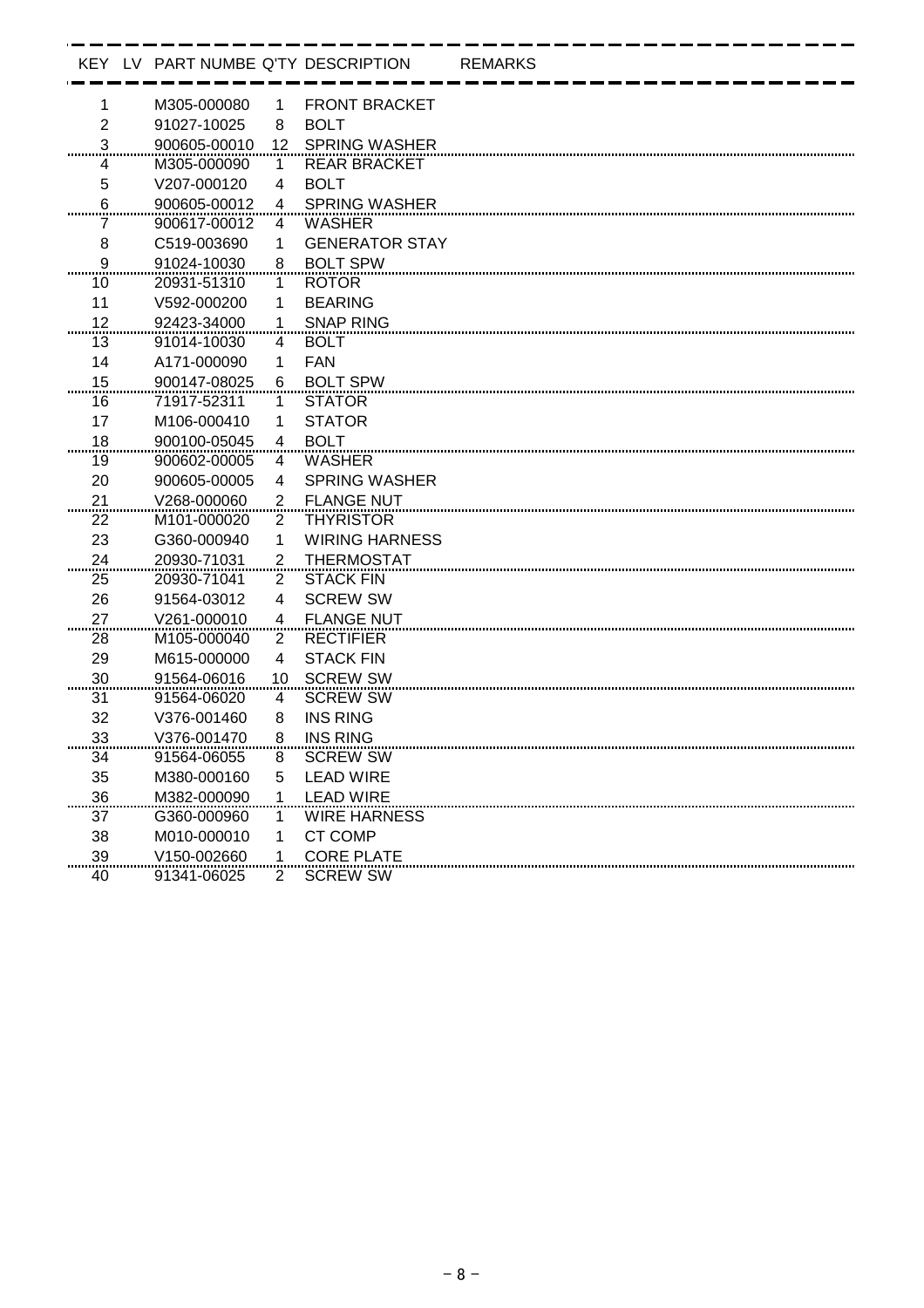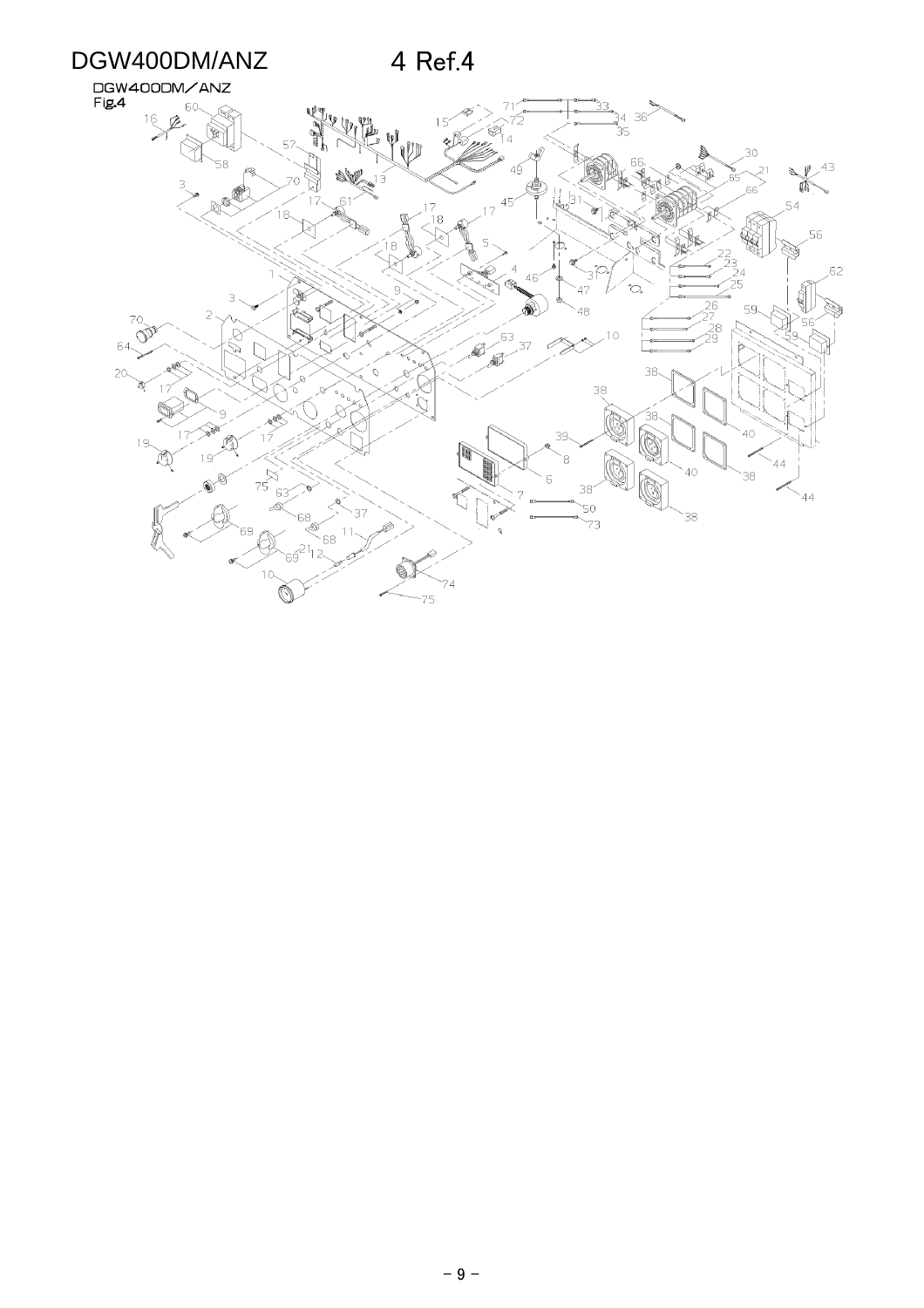|                | KEY LV PART NUMBE Q'TY DESCRIPTION |                | <b>REMARKS</b>             |
|----------------|------------------------------------|----------------|----------------------------|
| 1              | C160-000790                        | 1              | PANEL, OPERATION           |
| $\overline{2}$ | X532-003220                        | 1              | LABEL, OPERATION           |
| 3              | 91036-06016                        | 8              | <b>BOLT SW</b>             |
| 4              | C124-000060                        | 1              | <b>PRINT CIRCUIT</b>       |
| 5              | 91461-04014                        | 2              | <b>SCREW</b>               |
| 6              | G370-000710                        | 1              | <b>PRINT CIRCUIT</b>       |
| 7              | G370-000720                        | 1              | <b>PRINT CIRCUIT</b>       |
| 8              | V263-000200                        | 2              | <b>FLANGE NUT</b>          |
| 9              | G319-000060                        | 1              | <b>HOUR METER</b>          |
| 10             | G318-000010                        | 1              | <b>FUEL METER</b>          |
| 11             | G327-000340                        | 1              | <b>LAMP ASSY</b>           |
| 12             | G327-000330                        | 1              | PILOT LAMP                 |
| 13             | G031-002580                        | 1              | WIRE HARNESS-A             |
| 14             | G350-000250                        | 1              | <b>FUSE</b>                |
| 15             | G350-000240                        | $\mathbf 1$    | <b>FUSE</b>                |
| 16             | G360-000990                        | 1              | <b>WIRING HARNESS</b>      |
| 17             | M112-000020                        | 3              | <b>VOLUM COMP</b>          |
| 18             | M702-000050                        | 3              | <b>INS PAPER</b>           |
| 19             | E145-000070                        | $\overline{2}$ | <b>DIAL</b>                |
| 20             | E145-000080                        | 1              | <b>DIAL</b>                |
| 21             | M115-000220                        | $\mathbf{1}$   | <b>CAM SWITCH SUB ASSY</b> |
| 65             | M115-000230                        | 1              | <b>CAM SWITCH</b>          |
| 66             | A565-000080                        | 16             | <b>SEAL PLATE</b>          |
| 22             | M382-000100                        | 1              | <b>LEAD WIRE</b>           |
| 23             | M382-000110                        | 1              | <b>LEAD WIRE</b>           |
| 24             | M382-000120                        | 1              | <b>LEAD WIRE</b>           |
| 25             | M382-000130                        | 1.             | <b>LEAD WIRE</b>           |
| 26             | M382-000170                        | 1              | LEAD WIRE                  |
| 27             | M382-000140                        | 1              | <b>LEAD WIRE</b>           |
| 28             | M382-000150                        | 1              | <b>LEAD WIRE</b>           |
| 29             | M382-000160                        | 1              | <b>LEAD WIRE</b>           |
| 30             | G360-001000                        | 1              | <b>WIRING HARNESS</b>      |
| 31             | V204-001090                        | 8              | <b>BOLT FT SW</b>          |
| <br>33         | M382-000180                        | $\mathbf{1}$   | <b>LEAD WIRE</b>           |
| 34             | M382-000190                        | $\mathbf{1}$   | <b>LEAD WIRE</b>           |
| 35             | M382-000200                        | $\mathbf{1}$   | <b>LEAD WIRE</b>           |
| 36             | G360-001010                        | 1              | <b>WIRING HARNESS</b>      |
| 37             | A045-000510                        | 1              | <b>TOGGLE SWITCH</b>       |
| 38             | C154-000270                        | 3              | <b>SOCKET</b>              |
| 39             | 91491-03025                        | 16             | <b>SCREW TAPPING</b>       |
| 40             | C154-000260                        | 1              | <b>SOCKET</b>              |
| 43             | G360-001720                        | 1              | HARNESS, WIRE              |
| 44             | 91461-04070                        | 4              | <b>SCREW</b>               |
| 45             | M603-000000                        | 4              | <b>TERMINAL REST</b>       |
| 46             | 91031-05008                        | 8              | <b>BOLT SW</b>             |
| 47             | 92237-10000                        | 4              | <b>SPRING WASHER</b>       |
| 48             | 900504-00010                       | 4              | <b>NUT</b>                 |
| 49             | 92085-10000                        | 4              | WING NUT                   |
| 50             | M382-000230                        | 1.             | <b>LEAD WIRE</b>           |
| 54             | M111-000760                        | 1              | <b>BREAKER</b>             |
| 56             | C519-003070                        | $\overline{2}$ | <b>STAY</b>                |
| 57             | 71920-84310                        | 1              | <b>STAY</b>                |
| 58             | J139-000200                        | 1              | <b>DUST COVER</b>          |
| 59             | J139-000210                        | $\overline{a}$ | <b>DUST COVER</b>          |
| 60             | G343-000350                        | 1              | LEAKAGE RELAY              |
| 61             | J139-000230                        | 1              | COVER, DUST                |
| 62             | C137-000130                        | 3              | <b>CIRCUIT PROTECTOR</b>   |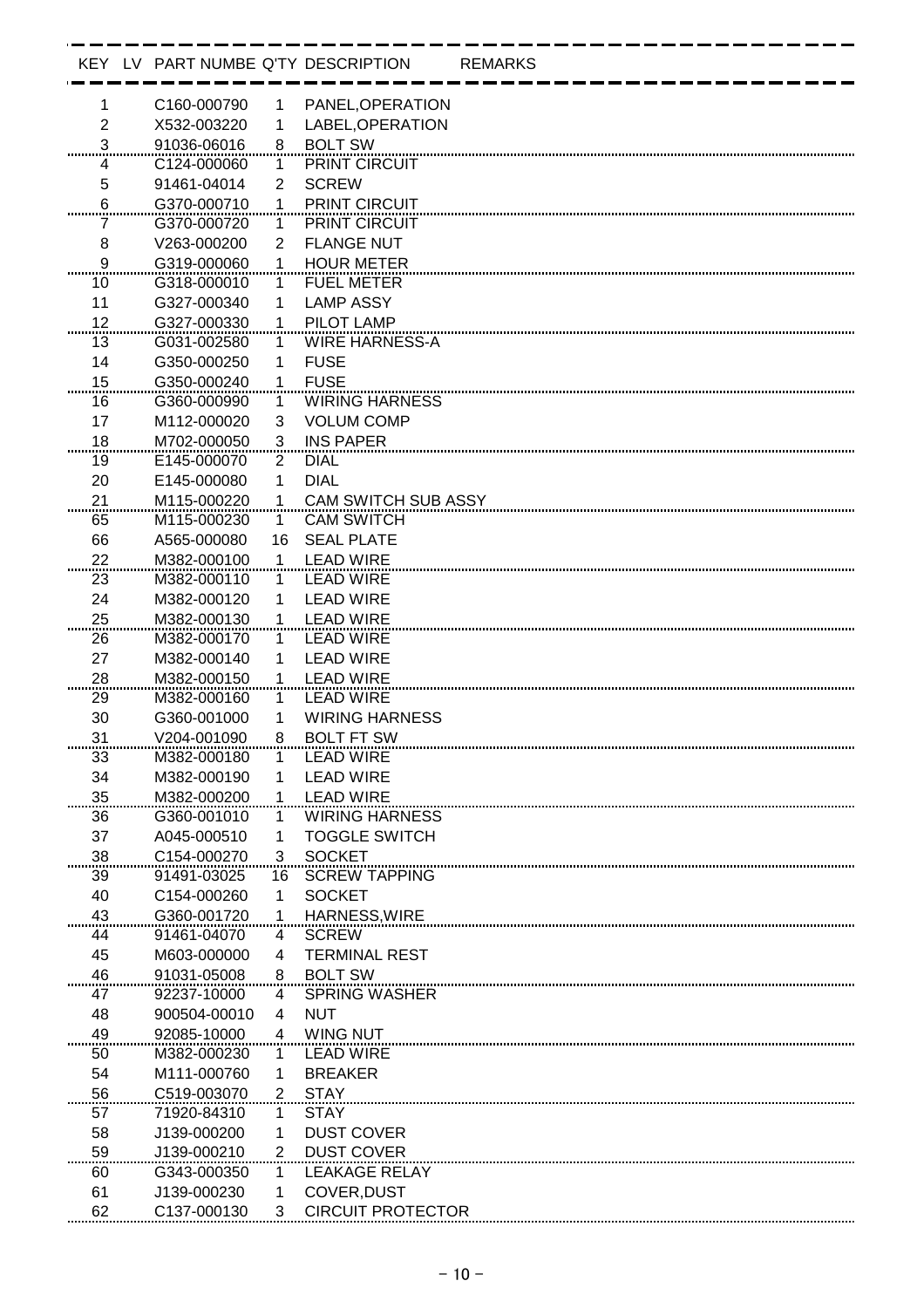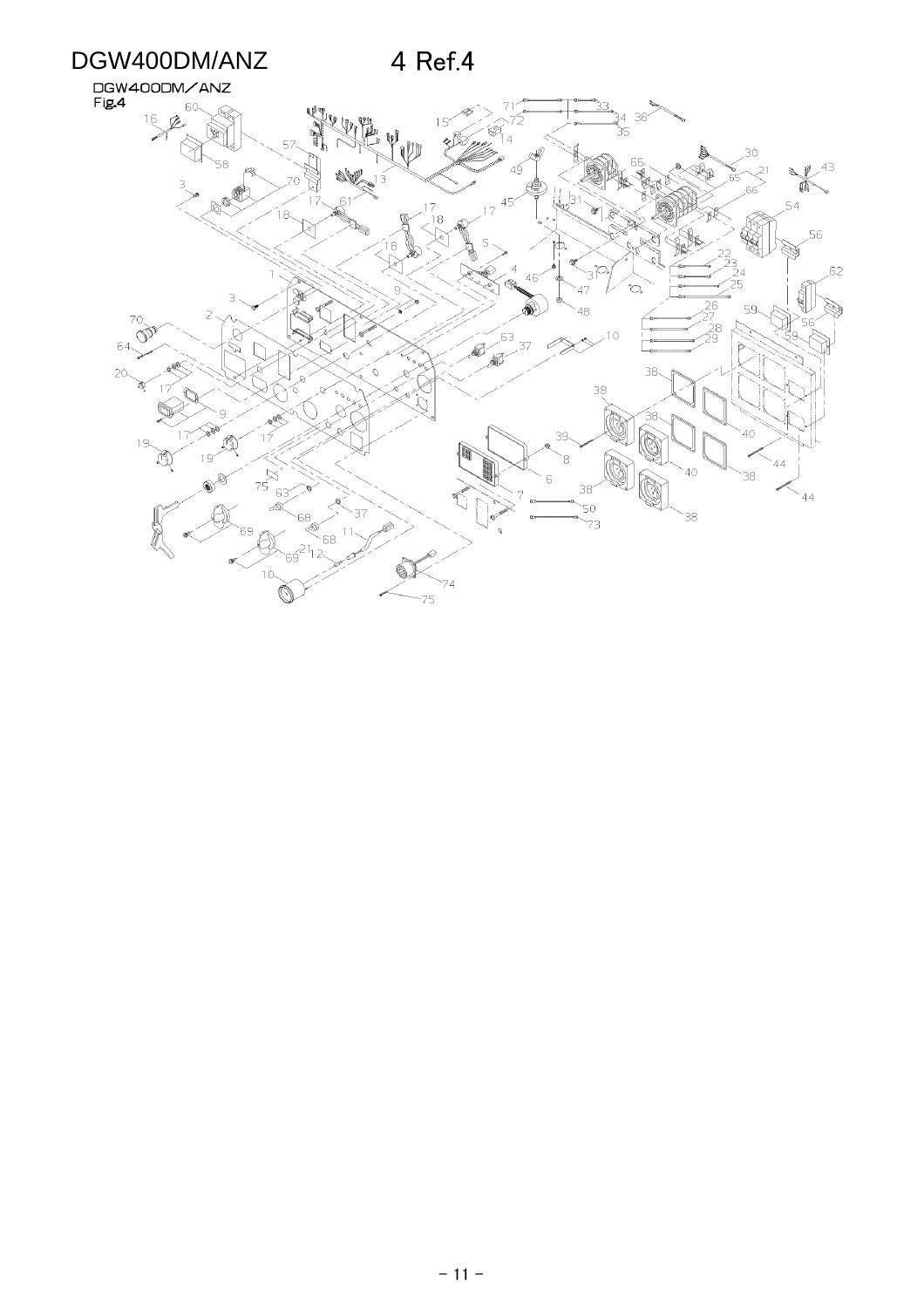| KEY |                          |   | LV PART NUMBE Q'TY DESCRIPTION | <b>REMARKS</b> |
|-----|--------------------------|---|--------------------------------|----------------|
|     |                          |   |                                |                |
| 63  | A440-001730              | 1 | <b>TOGGLE SWITCH</b>           |                |
| 64  | 91461-04080              | 2 | <b>SCREW</b>                   |                |
| 66  | A565-000080              | 8 | <b>SEAL PLATE</b>              |                |
| 68  | V494-000460              | 2 | CAP                            |                |
| 69  | P050-008740              | 2 | HANDLE                         |                |
| 70  | G334-000870              | 1 | <b>SWITCH</b>                  |                |
| 71  | M382-000210              | 1 | LEAD WIRE                      |                |
| 72  | M382-000220              | 1 | <b>LEAD WIRE</b>               |                |
| 73  | M382-000240              |   | <b>LEAD WIRE</b>               |                |
| 74  | C <sub>154</sub> -001040 |   | <b>RECEPTACLE</b>              |                |
| 75  | M707-000360              | 1 | LABEL, INST                    |                |
|     |                          |   |                                |                |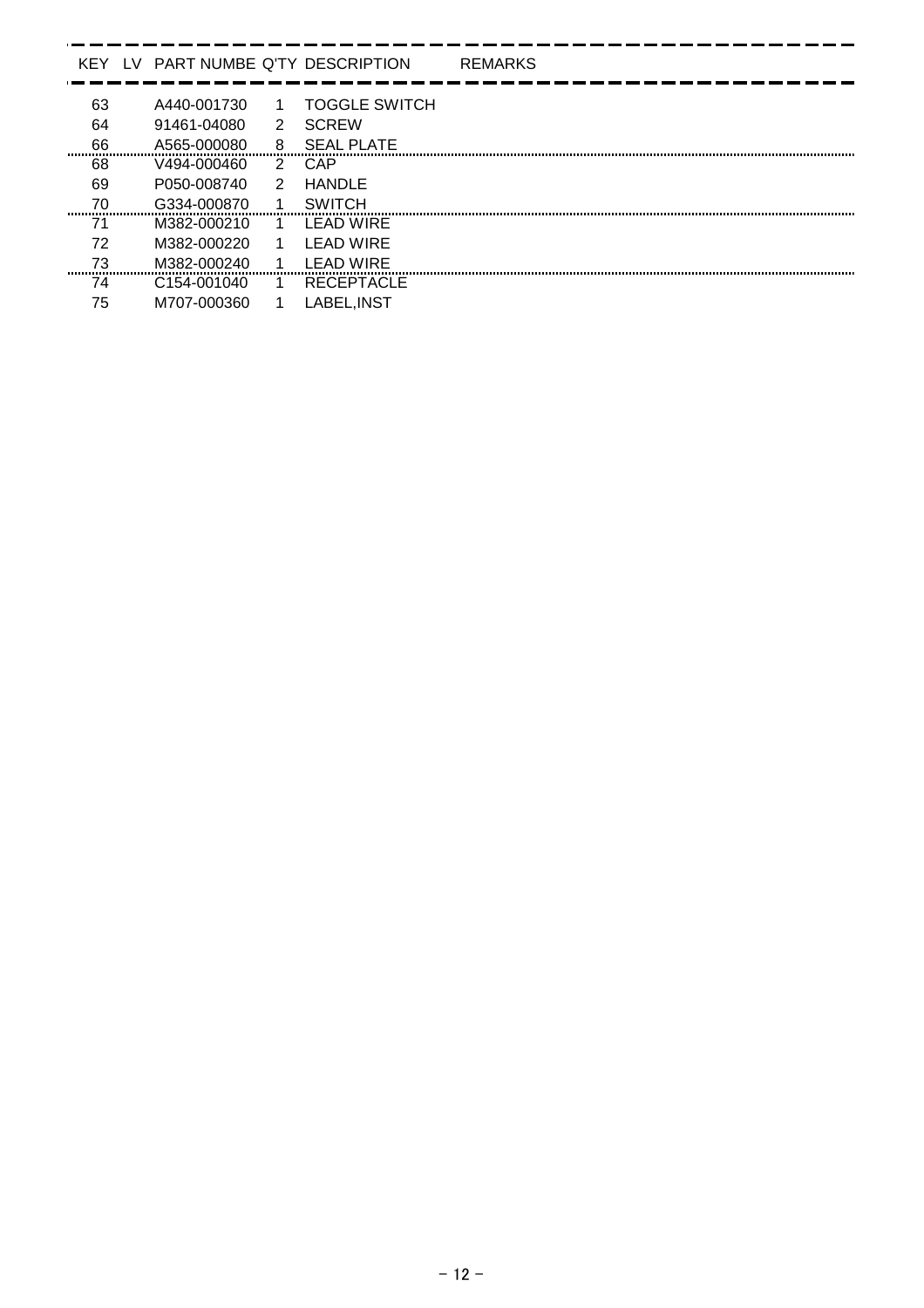DGW400DM/ANZ 5 Ref.5

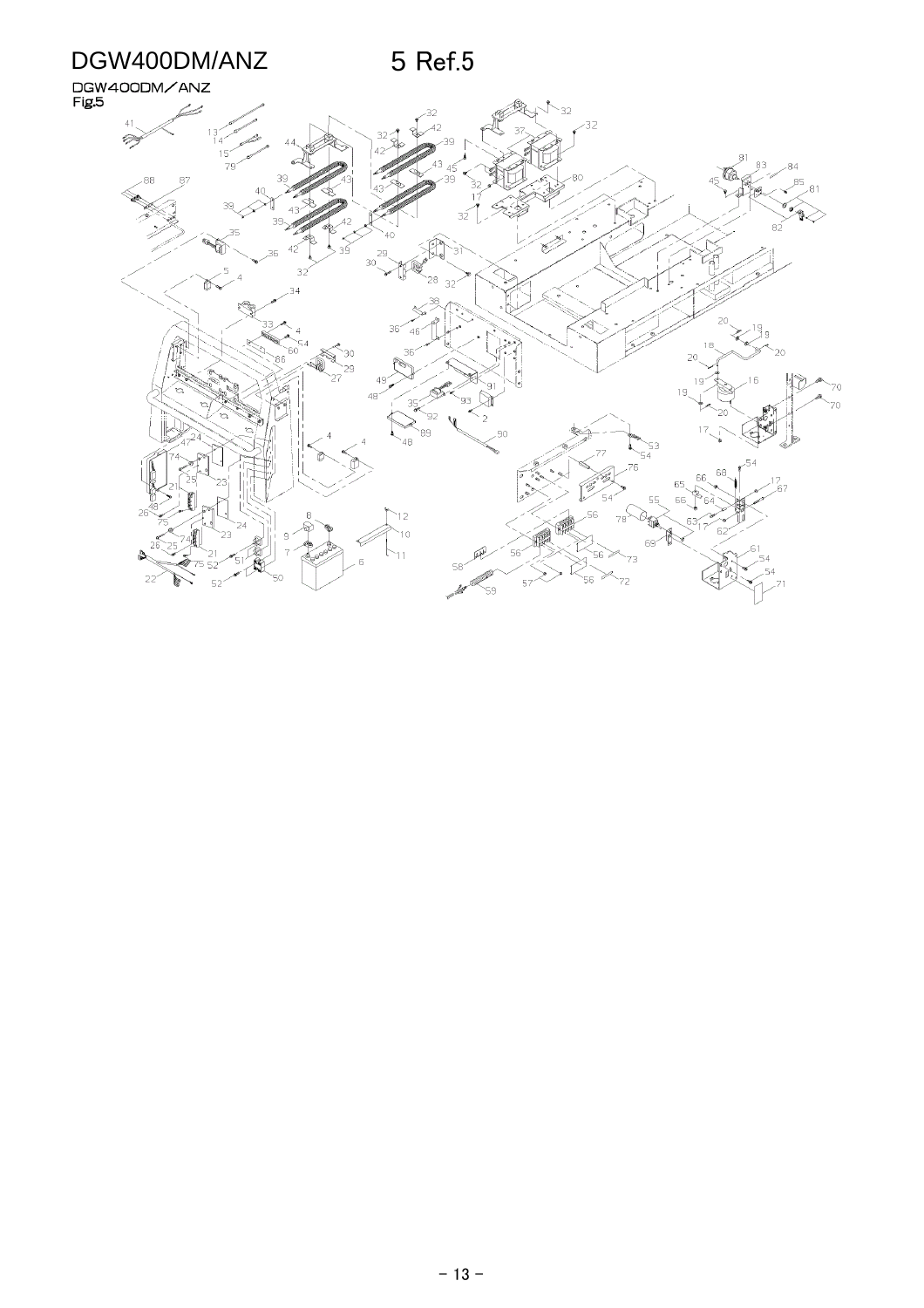|                      |                          |                | KEY LV PART NUMBE Q'TY DESCRIPTION | <b>REMARKS</b> |
|----------------------|--------------------------|----------------|------------------------------------|----------------|
| $\overline{2}$       | 91564-05020              | 4              | <b>SCREW SW</b>                    |                |
| 4                    | 91564-05016              | 5              | <b>SCREW SW</b>                    |                |
| 6                    | V481-000180              | 1              | BATTERY 65B24L                     |                |
| 7                    | G304-000020              | 1              | TERMINAL +                         |                |
| 8                    | G304-000030              | 1              | <b>TERMINAL -</b>                  |                |
| 9                    | G305-000050              | 1              | <b>TERMINAL CAP</b>                |                |
| 10                   | G303-000290              | 1              | <b>BATTERY STAY</b>                |                |
| 11                   | V240-000150              | $\overline{2}$ | <b>BOLT BATTERY</b>                |                |
| 12                   | 92190-08000              | $\overline{2}$ | WING NUT                           |                |
|                      |                          |                |                                    |                |
| 13                   | M380-000130              | 1              | <b>LEAD WIRE</b>                   |                |
| 14                   | M382-000060              | 1              | <b>LEAD WIRE</b>                   |                |
| 15                   | M382-000070              | 1              | <b>LEAD WIRE</b>                   |                |
| 16                   | M118-000000              | 1              | SOLENOID COMP                      |                |
| 17                   | V264-000220              | 9              | <b>FLANGE NUT</b>                  |                |
| 18                   | C454-000350              | 1              | <b>ROD</b>                         |                |
| 19                   | 900602-00008             | 4              | <b>WASHER</b>                      |                |
| 20                   | 93003-08000              | 4              | <b>SNAP PIN</b>                    |                |
| 21                   | M101-000000              | $\overline{2}$ | <b>THYRISTOR</b>                   |                |
| 22                   | G360-000950              | 1              | <b>WIRING HARNESS</b>              |                |
| 23                   | A471-000410              | $\overline{2}$ | <b>STACK PLATE</b>                 |                |
| 24                   | C557-000220              | $\overline{c}$ | <b>SHEET</b>                       |                |
| 25                   | 91565-06030              | 4              | <b>SCREW SPW</b>                   |                |
| 26                   | 91564-06012              | $\overline{2}$ | <b>SCREW SW</b>                    |                |
| 27                   | M010-000000              | 1              | <b>CT</b>                          |                |
| 28                   | M010-000010              | $\mathbf{1}$   | CT COMP                            |                |
| 29                   | V150-002660              | $\overline{2}$ | <b>CORE PLATE</b>                  |                |
| 30                   | 91341-06025              | 4              | <b>SCREW SW</b>                    |                |
| 31                   | C519-003060              | 1              | CT STAY                            |                |
| 32                   | V204-001090              | 24             | <b>BOLT FT SW</b>                  |                |
| 33                   | M108-000060              | $\mathbf{1}$   | СT                                 |                |
| 34                   | 91564-04016              | $\mathbf{2}$   | <b>SCREW SPW</b>                   |                |
| 35                   | C163-000000              | $\overline{2}$ | <b>TRANSFORMER COMP</b>            |                |
|                      | 91564-04012              | 6.             | SCREW SW                           |                |
| $\frac{36}{2}$<br>37 | M116-000000              | 2              | <b>REACTOR</b>                     |                |
| 38                   | M110-000070              | 1              | <b>RESISTOR COMP</b>               |                |
| 39                   |                          |                | <b>RESISTOR</b>                    |                |
|                      | M110-000090              | 4              |                                    |                |
| 40                   | V150-002670              | 4              | <b>BUS BAR</b>                     |                |
| 41                   | G360-000970              | 1              | <b>WIRING HARNESS</b>              |                |
| 42<br>               | V150-003230              | 4              | <b>RESISTOR STAY</b>               |                |
| 43                   | V150-003150              | 4              | <b>RESISTOR PLATE</b>              |                |
| 44                   | C519-004610              | 1              | <b>RESISTOR STAY</b>               |                |
| 45                   | V204-000960              | 4              | <b>FRANGE BOLT</b>                 |                |
| 46                   | M110-000220              | 1              | <b>RESISTOR COMP</b>               |                |
| 47                   | G370-001520              | 1              | UNIT, CONTROL                      |                |
| 48                   | 91036-05025              | 6              | <b>BOLT SW</b>                     |                |
| 49                   | G370-000700              | 1              | <b>PRINTED CIRCUIT</b>             |                |
| 50                   | M105-000050              | 1              | <b>RECTIFIRE</b>                   |                |
| 51                   | M105-000000              | 2              | <b>RECTIFIER</b>                   |                |
| 52                   | 91564-04020              | 4              | <b>SCREW SPW</b>                   |                |
| 53                   | G391-000080              | 1              | <b>FUSE STAY</b>                   |                |
| 54                   | 91564-06016              | 12             | <b>SCREW SW</b>                    |                |
| 55                   | G334-000840              | 1              | TOGGLE SWITCH                      |                |
| 56                   | M308-000380              | $\overline{2}$ | <b>TERMINAL BLOCK</b>              |                |
| 57                   | V263-000200              | 4              | <b>FLANGE NUT</b>                  |                |
| 58                   | C <sub>230</sub> -000060 | 1              | <b>BUS BAR</b>                     |                |
| 59                   | V476-000300              | 1              | <b>TUBE</b>                        |                |
| 60                   | V488-000010              | 1              | TERMINAL REST                      |                |
|                      |                          |                |                                    |                |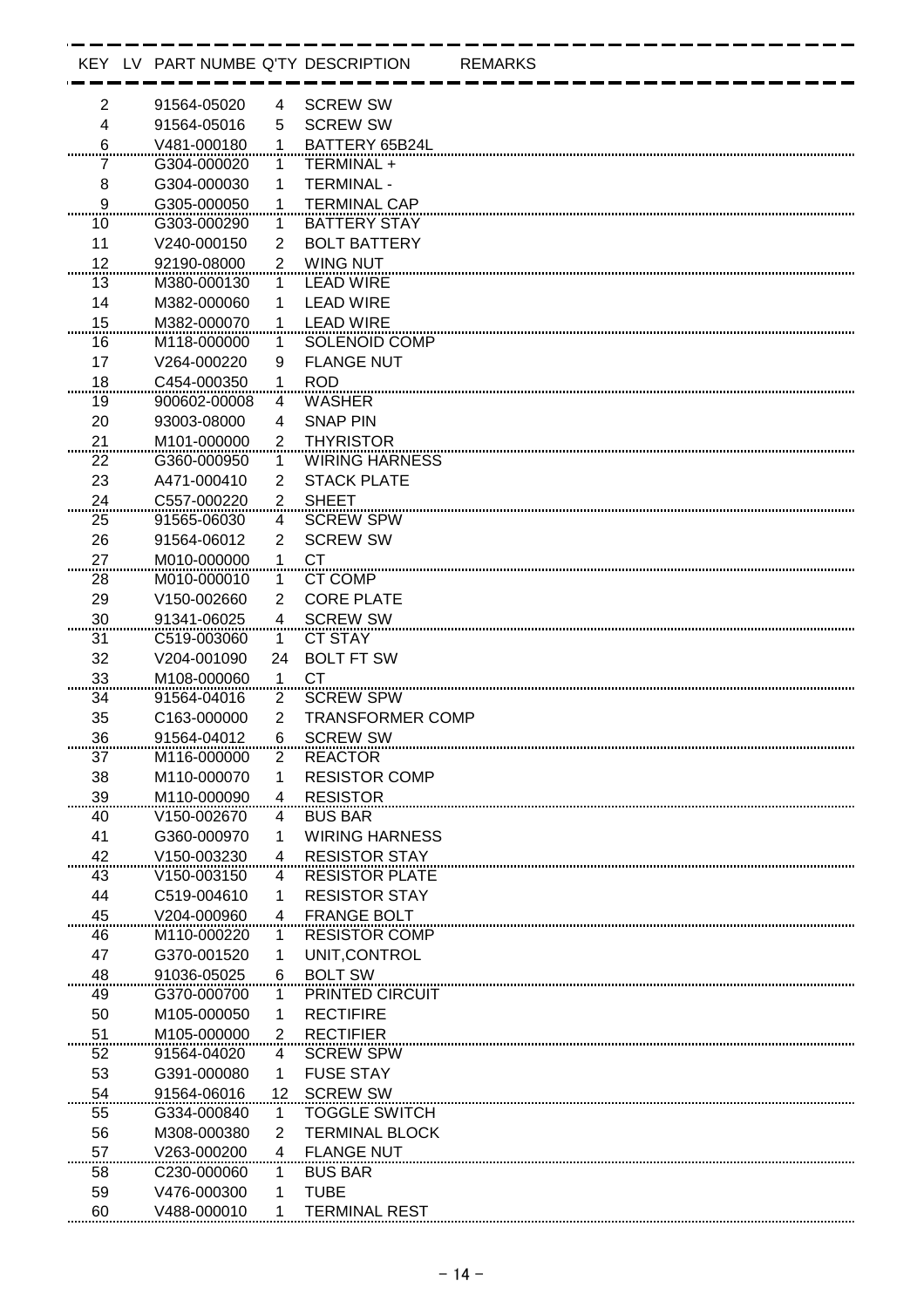DGW400DM/ANZ 5 Ref.5

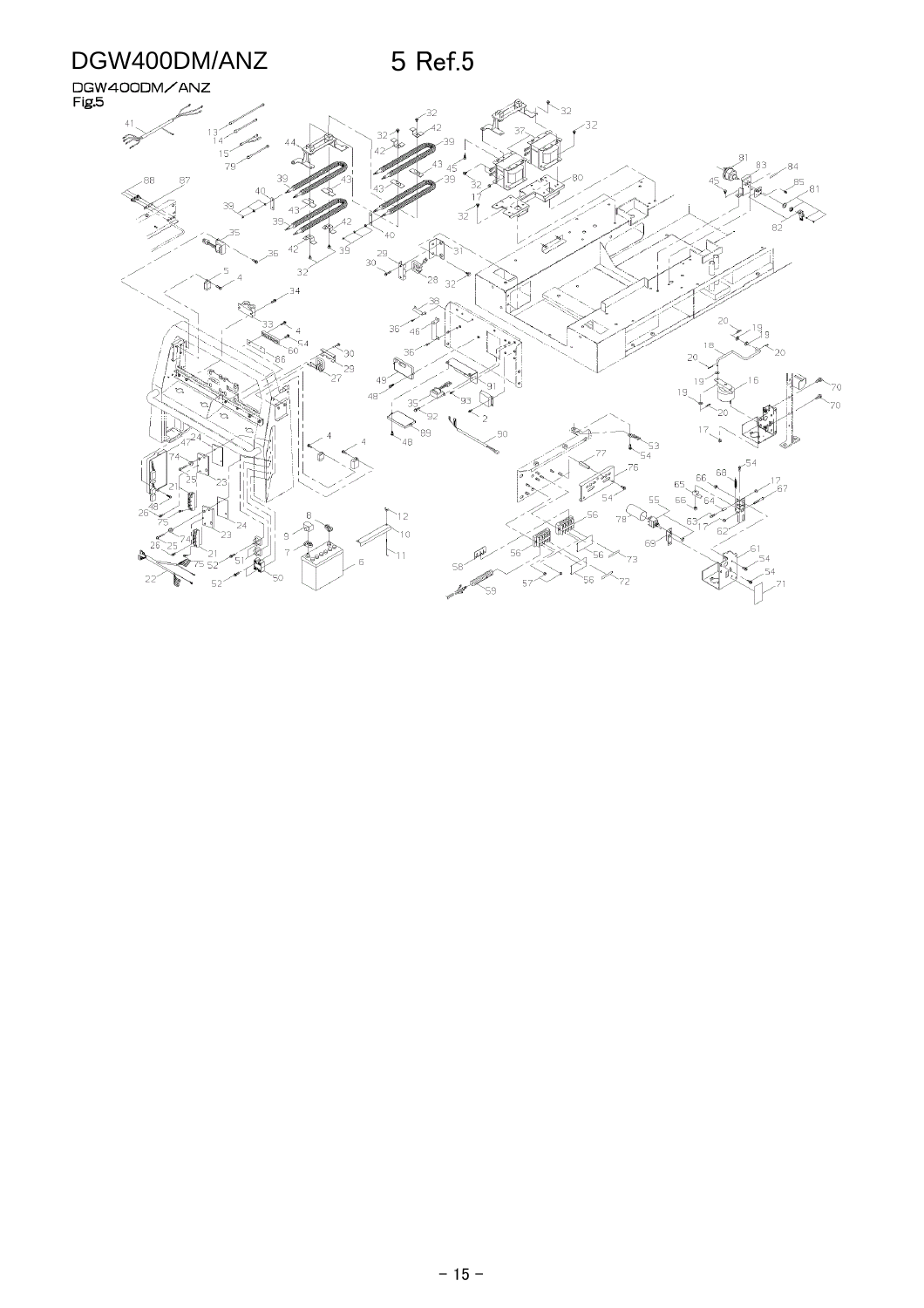|    |              |                         | KEY LV PART NUMBE Q'TY DESCRIPTION | <b>REMARKS</b> |
|----|--------------|-------------------------|------------------------------------|----------------|
| 61 | C519-004440  | 1                       | <b>THROTTLE BRACKET</b>            |                |
| 62 | E153-000520  | 1                       | <b>SLIDE PLATE</b>                 |                |
| 63 | 91461-06030  | $\overline{2}$          | <b>SCREW</b>                       |                |
| 64 | V354-000390  | $\overline{2}$          | <b>COLLAR</b>                      |                |
| 65 | J361-000410  | 1                       | <b>PLATE KNOB</b>                  |                |
| 66 | V375-000470  | $\overline{\mathbf{3}}$ | <b>COLLAR</b>                      |                |
| 67 | 91461-06050  | 1                       | <b>SCREW</b>                       |                |
| 68 | V451-000980  | 1                       | <b>COIL SPRING</b>                 |                |
| 69 | A439-000580  | 1                       | <b>SWITCH BRACKET</b>              |                |
| 70 | 900147-08020 | 2                       | <b>BOLT SPW</b>                    |                |
| 71 | X511-000110  | 1                       | <b>LABEL INST</b>                  |                |
| 72 | M704-001220  | 1                       | <b>LABEL HERTZ</b>                 |                |
| 73 | M704-001240  | 1                       | <b>LABEL HERTZ</b>                 |                |
| 74 | V376-001460  | 4                       | <b>INS RING</b>                    |                |
| 75 | 91564-06020  | 4                       | <b>SCREW SW</b>                    |                |
| 76 | J470-002820  | 1                       | <b>COVER</b>                       |                |
| 77 | V264-000240  | 3                       | <b>NUT</b>                         |                |
| 78 | V475-005950  | 1                       | <b>TUBE</b>                        |                |
| 79 | M382-000080  | 1                       | <b>LEAD WIRE</b>                   |                |
| 80 | C519-004630  | 1                       | <b>REACTOR BED</b>                 |                |
| 81 | G334-000860  | 1                       | <b>BATTERY SWITCH</b>              |                |
| 82 | J141-000110  | 1                       | <b>SWITCH LEVER SET</b>            |                |
| 83 | C519-004620  | 1                       | <b>BRACKET</b>                     |                |
| 84 | M704-001550  | 1                       | <b>LABEL INST</b>                  |                |
| 85 | 91568-05012  | 2                       | <b>SCREW SLPW</b>                  |                |
| 86 | C557-000310  | 1                       | <b>SHEET</b>                       |                |
| 87 | V150-003140  | 1                       | <b>BUS BAR</b>                     |                |
| 88 | 91036-06016  | 3                       | <b>BOLT SW</b>                     |                |
| 89 | G370-001530  | 1                       | UNIT, CONTROL                      |                |
| 90 | G362-000770  | 1                       | <b>HARNESS, WIRE</b>               |                |
| 91 | C527-000650  | 1                       | <b>STAY</b>                        |                |
| 92 | V252-000550  | $\overline{2}$          | <b>SCREW TAPPING</b>               |                |
| 93 | 91037-05012  | $\overline{2}$          | <b>BOLT SPW</b>                    |                |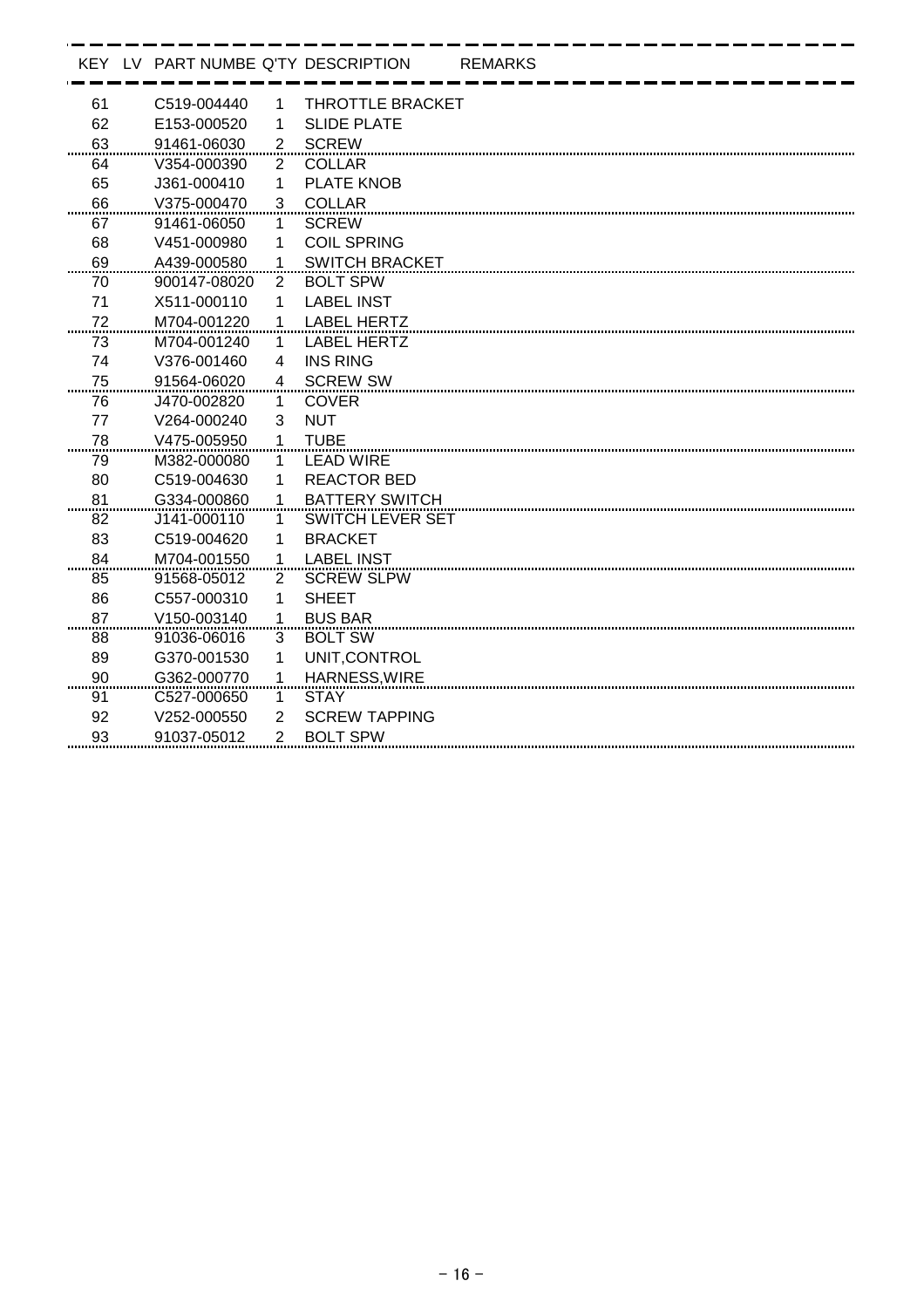| <b>Index</b> |  |  |  |
|--------------|--|--|--|
|              |  |  |  |

| Patrs Number Key No. |                                               | <b>Patrs Number</b> | Key No.                                          | <b>Patrs Number</b> | Key No.                              |
|----------------------|-----------------------------------------------|---------------------|--------------------------------------------------|---------------------|--------------------------------------|
| 20930-71031          | $3 - 24$                                      | 91341-06025         | $5 - 30$                                         | C154-000270         | $4 - 38$                             |
| 20930-71041          | $3 - 25$                                      | 91397-04012         | $2 - 5$                                          | C154-001040         | $4 - 74$                             |
| 20931-51310          | 3<br>10<br>$\sim$                             | 91461-04014         | $4 - 5$                                          | C160-000790         | 4 -<br>$\overline{1}$                |
| 71917-52311          | $3 -$<br>16                                   | 91461-04070         | $4 - 44$                                         | C163-000000         | $5 - 35$                             |
| 71920-84310          | $4 - 57$                                      | 91461-04080         | $4 - 64$                                         | C230-000060         | $5 -$<br>58                          |
| 71920-91310          | $\overline{2}$<br>60<br>$\sim$                | 91461-06030         | 5<br>$-63$                                       | C390-000010         | $2 -$<br>52                          |
| 900100-05045         | $3 -$<br>18                                   | 91461-06050         | 5<br>$-67$                                       | C390-000120         | $2 -$<br>38                          |
| 900147-08020         | 25<br>$\mathbf 1$<br>$\sim$                   | 91463-05012         | $\mathbf{1}$<br>$-34$                            | C454-000350         | $5 -$<br>18                          |
| 900147-08020         | $2 - 17$                                      | 91463-05012         | $2 - 50$                                         | C519-003060         | $5 -$<br>31                          |
| 900147-08020         | 5<br>$-70$                                    | 91463-05016         | $2 -$<br>91                                      | C519-003070         | 4 -<br>56                            |
| 900147-08025         | 3<br>$-15$                                    | 91491-03025         | 39<br>4<br>$\blacksquare$                        | C519-003690         | 3<br>8<br>$\sim$                     |
| 900147-08030         | $\mathbf{1}$<br>21<br>$\sim$                  | 91491-05012         | 2<br>$2 -$                                       | C519-004440         | 5<br>61<br>$\blacksquare$            |
| 900147-10025         | $2 -$<br>14                                   | 91491-05016         | $\mathbf{1}$<br>16<br>$\blacksquare$             | C519-004610         | 5<br>44<br>$\sim$                    |
| 900209-05010         | $2 - 40$                                      | 91564-03012         | $\overline{2}$<br>53<br>$\overline{\phantom{a}}$ | C519-004620         | 5<br>83<br>$\blacksquare$            |
| 900212-04010         | $2 - 35$                                      | 91564-03012         | $-26$<br>3                                       | C519-004630         | 5<br>80<br>$\overline{\phantom{a}}$  |
| 900500-00008         | $-75$<br>$\mathbf{1}$                         | 91564-04012         | 5<br>36<br>$\overline{\phantom{a}}$              | C527-000650         | 5<br>91<br>$\blacksquare$            |
| 900504-00010         | $4 - 48$                                      | 91564-04016         | 5<br>$-34$                                       | C557-000220         | 5<br>24<br>$\sim$                    |
| 900602-00005         | 3<br>19<br>$\blacksquare$                     | 91564-04020         | 5<br>$-52$                                       | C557-000310         | 5<br>86<br>$\sim$                    |
| 900602-00008         | 40<br>$\mathbf 1$<br>$\overline{\phantom{a}}$ | 91564-05016         | 5<br>$-4$                                        | C603-000420         | 2<br>56<br>$\sim$                    |
| 900602-00008         | $\overline{2}$<br>23<br>$\blacksquare$        | 91564-05020         | 5<br>$\overline{2}$<br>$\overline{\phantom{a}}$  | C603-000430         | $\overline{2}$<br>57<br>$\sim$       |
| 900602-00008         | $5 -$<br>19                                   | 91564-06012         | 5<br>$-26$                                       | C603-000690         | $2 - 4$                              |
| 900605-00005         | $-20$<br>3                                    | 91564-06016         | 3<br>30<br>$\overline{\phantom{a}}$              | C619-000130         | $2 -$<br>58                          |
| 900605-00008         | $-76$<br>$\mathbf 1$                          | 91564-06016         | 5<br>$-54$                                       | C701-000400         | $2 -$<br>43                          |
| 900605-00010         | $-13$<br>$\mathbf 1$                          | 91564-06020         | 3<br>$-31$                                       | E145-000070         | 4 -<br>19                            |
| 900605-00010         | $3 - 3$                                       | 91564-06020         | 5<br>$-75$                                       | E145-000080         | 20<br>$4 -$                          |
| 900605-00012         | 61<br>$\mathbf 1$<br>$\overline{\phantom{a}}$ | 91564-06055         | $-34$<br>3                                       | E153-000520         | 5<br>62<br>$\sim$                    |
| 900605-00012         | $2 - 10$                                      | 91565-06030         | $-25$<br>5                                       | E228-000000         | $\overline{2}$<br>89<br>$\sim$       |
| 900605-00012         | $3 -$<br>6                                    | 91566-04012         | $-51$<br>$\overline{2}$                          | E228-000010         | $2 -$<br>90                          |
| 900617-00010         | $1 - 14$                                      | 91568-05012         | $5 - 85$                                         | E325-000100         | 32<br>$\mathbf{1}$<br>$\sim$         |
| 900617-00012         | $2 - 11$                                      | 92085-10000         | 4 - 49                                           | G031-002580         | 4 - 13                               |
| 900617-00012         | $3 - 7$                                       | 92190-08000         | $5 - 12$                                         | G121-000330         | 11<br>$1 -$                          |
| 91000-12022          | $1 - 60$                                      | 92237-10000         | $4 - 47$                                         | G126-000200         | $\mathbf 1$<br>$-35$                 |
| 91000-12022          | 9<br>$2 -$                                    | 92423-34000         | $3 - 12$                                         | G126-000370         | 36<br>1<br>$\blacksquare$            |
| 91014-10030          | $3 - 13$                                      | 93003-08000         | $5 - 20$                                         | G211-000260         | 54<br>1<br>$\blacksquare$            |
| 91022-08016          | $\mathbf 1$<br>- 55                           | A045-000510         | $4 - 37$                                         | G231-000520         | 17<br>1.<br>$\overline{\phantom{a}}$ |
| 91024-08035          | $-53$<br>1.                                   | A171-000090         | $3 - 14$                                         | G231-000530         | $-23$<br>1.                          |
| 91024-10030          | $3 - 9$                                       | A172-001640         | $2 - 31$                                         | G234-000060         | 80<br>$\mathbf 1$<br>$\blacksquare$  |
| 91027-10025          | $3 - 2$                                       | A209-000390         | $2 - 30$                                         | G255-000110         | 29<br>1<br>$\blacksquare$            |
| 91031-05008          | $4 - 46$                                      | A300-001420         | 1<br>$-22$                                       | G257-000580         | $-44$<br>$\overline{2}$              |
| 91034-08040          | $2 - 95$                                      | A350-001800         | $\mathbf{1}$<br>$-26$                            | G303-000290         | $5 - 10$                             |
| 91036-05025          | $5 - 48$                                      | A369-000180         | $-27$<br>$\mathbf 1$                             | G304-000020         | $5 - 7$                              |
| 91036-06016          | $2 - 97$                                      | A439-000580         | 5<br>$-69$                                       | G304-000030         | $5 - 8$                              |
| 91036-06016          | $4 - 3$                                       | A440-001730         | $\overline{4}$<br>$-63$                          | G305-000050         | $5 - 9$                              |
| 91036-06016          | $5 - 88$                                      | A471-000410         | $5 - 23$                                         | G318-000010         | $4 - 10$                             |
| 91036-06025          | $2 - 26$                                      | A565-000080         | $4 - 66$                                         | G319-000060         | $4 - 9$                              |
| 91036-06030          | $2 - 20$                                      | A565-000080         | $\overline{4}$<br>$-66$                          | G327-000330         | $4 - 12$                             |
| 91037-05012          | $5 - 93$                                      | C124-000060         | $4 - 4$                                          | G327-000340         | 11<br>4 -                            |
| 91142-10025          | $2 - 59$                                      | C137-000130         | $4 - 62$                                         | G334-000840         | $5 - 55$                             |
| 91341-06025          | $3 - 40$                                      | C154-000260         | $4 - 40$                                         | G334-000860         | $5 - 81$                             |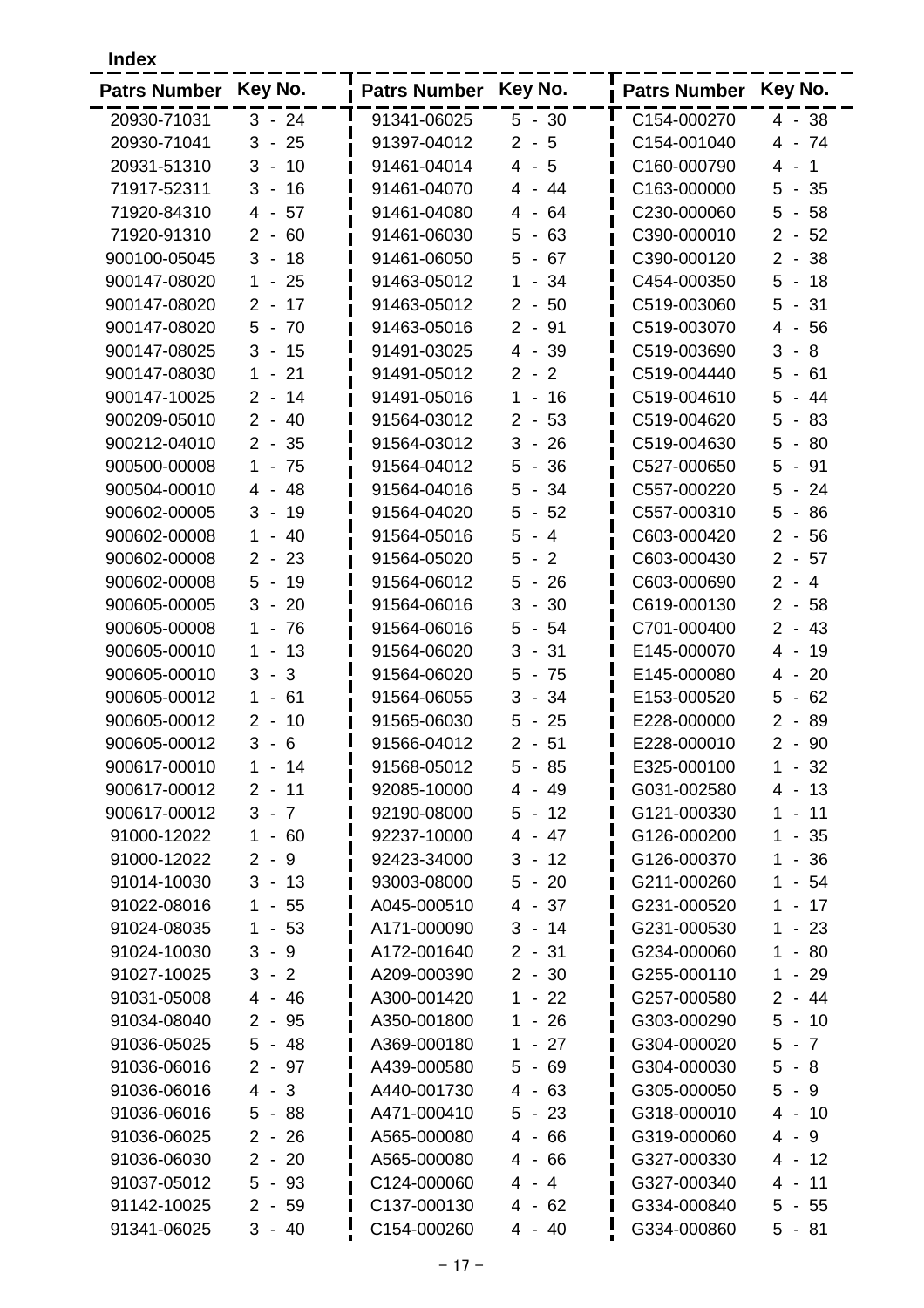| Patrs Number Key No. |                                        | Patrs Number Key No. |                                                  | <b>Patrs Number</b> | Key No.                                          |
|----------------------|----------------------------------------|----------------------|--------------------------------------------------|---------------------|--------------------------------------------------|
| G334-000870          | $4 - 70$                               | M105-000050          | $5 - 50$                                         | M702-000050         | $4 - 18$                                         |
| G343-000350          | 60<br>$4 -$                            | M106-000410          | $3 -$<br>17                                      | M704-001220         | $5 -$<br>72                                      |
| G350-000240          | $4 - 15$                               | M108-000060          | 5<br>$-33$                                       | M704-001240         | 73<br>$5 -$                                      |
| G350-000250          | $4 - 14$                               | M110-000070          | 5<br>$-38$                                       | M704-001400         | $2 -$<br>75                                      |
| G360-000940          | $3 - 23$                               | M110-000090          | 5<br>39<br>$\blacksquare$                        | M704-001500         | $2 -$<br>64                                      |
| G360-000950          | 5<br>$-22$                             | M110-000220          | 5<br>-46<br>$\overline{\phantom{a}}$             | M704-001510         | $2 -$<br>65                                      |
| G360-000960          | $-37$<br>3                             | M111-000760          | 54<br>4<br>$\overline{\phantom{a}}$              | M704-001520         | $2 -$<br>74                                      |
| G360-000970          | 5<br>$-41$                             | M112-000020          | 17<br>4 -                                        | M704-001530         | $2 -$<br>80                                      |
| G360-000990          | $\overline{4}$<br>16<br>$\blacksquare$ | M115-000220          | 21<br>4 -                                        | M704-001540         | 83<br>$2 -$                                      |
| G360-001000          | 30<br>4<br>$\blacksquare$              | M115-000230          | 65<br>4<br>$\overline{\phantom{a}}$              | M704-001550         | 5<br>84<br>$\overline{\phantom{a}}$              |
| G360-001010          | 36<br>$\overline{4}$<br>$\blacksquare$ | M116-000000          | 37<br>5<br>$\blacksquare$                        | M705-000340         | $2 -$<br>76                                      |
| G360-001720          | $-43$<br>4                             | M118-000000          | 5<br>16<br>$\blacksquare$                        | M707-000360         | 75<br>4 -                                        |
| G362-000770          | 5<br>90<br>$\sim$                      | M305-000080          | 3<br>$\mathbf{1}$<br>$\blacksquare$              | P050-008740         | 69<br>4 -                                        |
| G370-000700          | 5<br>49<br>$\blacksquare$              | M305-000090          | 3<br>$\overline{4}$<br>$\overline{\phantom{a}}$  | V104-001740         | $\mathbf{1}$<br>19<br>$\blacksquare$             |
| G370-000710          | $\overline{4}$<br>6<br>$\blacksquare$  | M308-000380          | 5<br>56<br>$\blacksquare$                        | V107-000140         | 1<br>30<br>$\overline{\phantom{0}}$              |
| G370-000720          | $\overline{7}$<br>4<br>$\blacksquare$  | M380-000130          | 5<br>13<br>$\blacksquare$                        | V145-000510         | 74<br>1<br>$\blacksquare$                        |
| G370-001520          | 5<br>$-47$                             | M380-000160          | 3<br>35<br>$\blacksquare$                        | V150-002620         | $\overline{2}$<br>34<br>$\overline{\phantom{a}}$ |
| G370-001530          | 5<br>89<br>$\sim$                      | M382-000060          | 5<br>14<br>$\overline{\phantom{a}}$              | V150-002660         | 39<br>3<br>$\blacksquare$                        |
| G391-000080          | 5<br>53<br>$\blacksquare$              | M382-000070          | 5<br>15<br>$\blacksquare$                        | V150-002660         | 5<br>29<br>$\blacksquare$                        |
| J139-000200          | 58<br>4<br>$\blacksquare$              | M382-000080          | 79<br>5<br>$\overline{\phantom{a}}$              | V150-002670         | 5<br>40<br>$\blacksquare$                        |
| J139-000210          | 59<br>4<br>$\blacksquare$              | M382-000090          | 3<br>36<br>$\blacksquare$                        | V150-003140         | 5<br>87<br>$\sim$                                |
| J139-000230          | 61<br>4<br>$\sim$                      | M382-000100          | $\overline{4}$<br>22<br>$\overline{\phantom{a}}$ | V150-003150         | 5<br>43<br>$\sim$                                |
| J141-000110          | 5<br>82<br>$\sim$                      | M382-000110          | -23<br>4 -                                       | V150-003230         | 5<br>42<br>$\overline{\phantom{a}}$              |
| J361-000410          | 5<br>$-65$                             | M382-000120          | $4 - 24$                                         | V152-003040         | 2<br>15<br>$\overline{\phantom{a}}$              |
| J405-002380          | $2 -$<br>1                             | M382-000130          | $4 - 25$                                         | V204-000960         | 5<br>- 45                                        |
| J415-000380          | $\overline{2}$<br>13<br>$\sim$         | M382-000140          | $4 - 27$                                         | V204-001090         | $\mathbf{1}$<br>8<br>$\blacksquare$              |
| J415-000390          | $2 - 12$                               | M382-000150          | $4 - 28$                                         | V204-001090         | $2 - 7$                                          |
| J447-000630          | $2 - 94$                               | M382-000160          | 29<br>4 -                                        | V204-001090         | $4 -$<br>31                                      |
| J470-002820          | $5 - 76$                               | M382-000170          | $4 - 26$                                         | V204-001090         | $5 -$<br>32                                      |
| J470-002830          | $2 - 18$                               | M382-000180          | $4 - 33$                                         | V205-000690         | 1.<br>$-39$                                      |
| J470-005230          | $2 - 6$                                | M382-000190          | $4 - 34$                                         | V206-000480         | 12<br>1<br>$\overline{\phantom{a}}$              |
| J474-000050          | $2 - 48$                               | M382-000200          | $4 - 35$                                         | V207-000120         | $3 - 5$                                          |
| J479-000000          | $2 - 37$                               | M382-000210          | 4 - 71                                           | V240-000150         | $5 - 11$                                         |
| J480-000461          | $2 - 39$                               | M382-000220          | $4 - 72$                                         | V252-000550         | $5 -$<br>92                                      |
| J485-000300          | $2 - 33$                               | M382-000230          | $4 - 50$                                         | V261-000010         | $2 - 54$                                         |
| J485-000490          | $2 - 49$                               | M382-000240          | $4 - 73$                                         | V261-000010         | $3 - 27$                                         |
| J491-001400          | $2 - 28$                               | M406-000910          | $2 - 42$                                         | V263-000200         | $4 - 8$                                          |
| J491-001410          | $2 - 32$                               | M416-000010          | $-15$<br>1.                                      | V263-000200         | $5 - 57$                                         |
| J491-001640          | $2 - 16$                               | M416-000010          | $2 - 3$                                          | V263-000330         | $2 - 41$                                         |
| K403-000070          | $-68$<br>$\mathbf{1}$                  | M465-000160          | $2 - 27$                                         | V264-000220         | $2 - 21$                                         |
| K405-000280          | $2 - 85$                               | M465-000171          | $-79$                                            | V264-000220         | $5 - 17$                                         |
| K405-000290          | $2 - 84$                               | M465-000180          | $2 - 29$                                         | V264-000240         | $5 - 77$                                         |
| M010-000000          | $5 - 27$                               | M465-000190          | $2 - 46$                                         | V265-000290         | 1<br>20<br>$\blacksquare$                        |
| M010-000010          | $3 - 38$                               | M465-000610          | $2 - 81$                                         | V268-000060         | $3 -$<br>21                                      |
| M010-000010          | $5 - 28$                               | M470-000360          | $2 - 19$                                         | V354-000390         | 5 -<br>64                                        |
| M101-000000          | $5 - 21$                               | M470-000370          | $2 - 47$                                         | V355-000560         | 38<br>1<br>$\blacksquare$                        |
| M101-000020          | $3 - 22$                               | M601-000080          | $-72$<br>1                                       | V375-000460         | 45<br>$\overline{2}$<br>$\blacksquare$           |
| M105-000000          | $5 - 51$                               | M603-000000          | 4 - 45                                           | V375-000470         | $5 - 66$                                         |
| M105-000040          | $3 - 28$                               | M615-000000          | $3 - 29$                                         | V375-000480         | $2 - 25$                                         |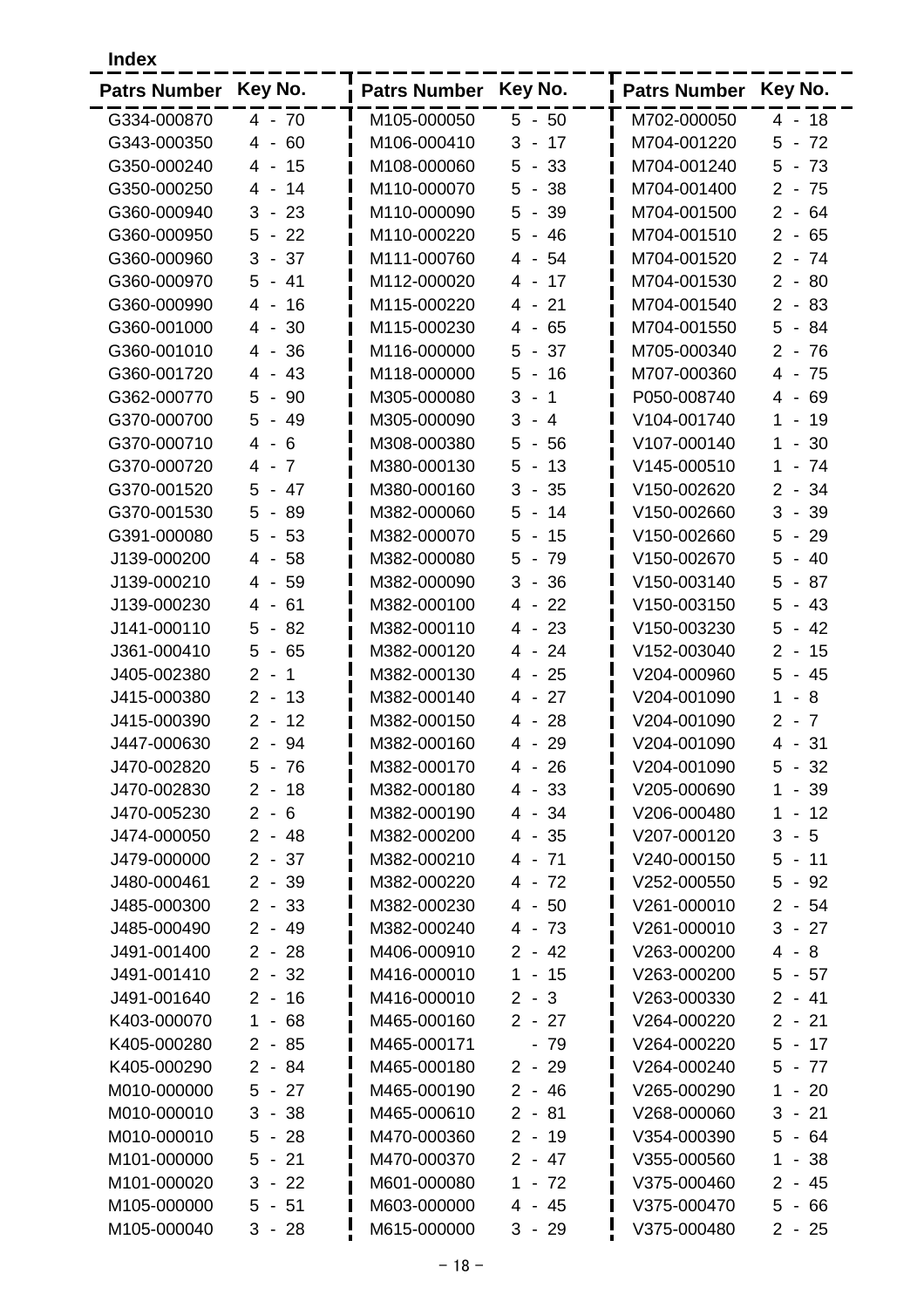### **Index**

| <b>Patrs Number</b> | Key No.               |                      | Patrs Number Key No. |
|---------------------|-----------------------|----------------------|----------------------|
|                     |                       | Patrs Number Key No. |                      |
| V376-001460         | $3 - 32$              |                      |                      |
| V376-001460         | $5 - 74$              |                      |                      |
| V376-001470         | $3 - 33$              |                      |                      |
| V420-003140         | $2 - 8$               |                      |                      |
| V420-003160         | $2 - 24$              |                      |                      |
| V420-003170         | $2 - 22$              |                      |                      |
| V420-003200         | $2 - 36$              |                      |                      |
| V451-000980         | $5 - 68$              |                      |                      |
| V475-005950         | $5 - 78$              |                      |                      |
| V475-006160         | $2 - 87$              |                      |                      |
| V475-006220         | $2 - 86$              |                      |                      |
| V476-000210         | $1 - 48$              |                      |                      |
| V476-000260         | $-43$<br>$\mathbf 1$  |                      |                      |
| V476-000270         | $-44$<br>$\mathbf{1}$ |                      |                      |
| V476-000280         | $-66$<br>$\mathbf{1}$ |                      |                      |
| V476-000300         | $5 - 59$              |                      |                      |
| V481-000180         | 5<br>$-6$             |                      |                      |
| V488-000010         | 5<br>$-60$            |                      |                      |
| V489-000120         | $\mathbf 1$<br>$-28$  |                      |                      |
| V494-000460         | $4 - 68$              |                      |                      |
| V495-002100         | $1 - 24$              |                      |                      |
| V495-002110         | $2 - 88$              |                      |                      |
| V500-000020         | $-33$<br>$\mathbf{1}$ |                      |                      |
| V500-000020         | $2 - 92$              |                      |                      |
| V540-000360         | $-31$<br>$\mathbf{1}$ |                      |                      |
| V592-000200         | $3 - 11$              |                      |                      |
| X504-005280         | $2 - 79$              |                      |                      |
| X505-004880         | $2 - 73$              |                      |                      |
| X505-004900         | $2 - 68$              |                      |                      |
| X505-004910         | $2 - 69$              |                      |                      |
| X505-004930         | $2 - 67$              |                      |                      |
| X505-004940         | $2 - 71$              |                      |                      |
| X505-004950         | $2 - 70$              |                      |                      |
| X505-004960         | $2 - 72$              |                      |                      |
| X505-004970         | $1 - 78$              |                      |                      |
| X505-004980         | $2 - 66$              |                      |                      |
| X505-004990         | $2 - 93$              |                      |                      |
| X511-000110         | $5 - 71$              |                      |                      |
| X524-003170         | $2 - 77$              |                      |                      |
| X524-003180         | $2 - 78$              |                      |                      |
| X532-003220         | $4 - 2$               |                      |                      |
| X533-000140         | $2 - 61$              |                      |                      |
| X543-002080         | $2 - 62$              |                      |                      |
| X543-002090         | $2 - 63$              |                      |                      |
|                     |                       |                      |                      |
|                     |                       |                      |                      |
|                     |                       |                      |                      |
|                     |                       |                      |                      |
|                     |                       |                      |                      |
|                     |                       |                      |                      |